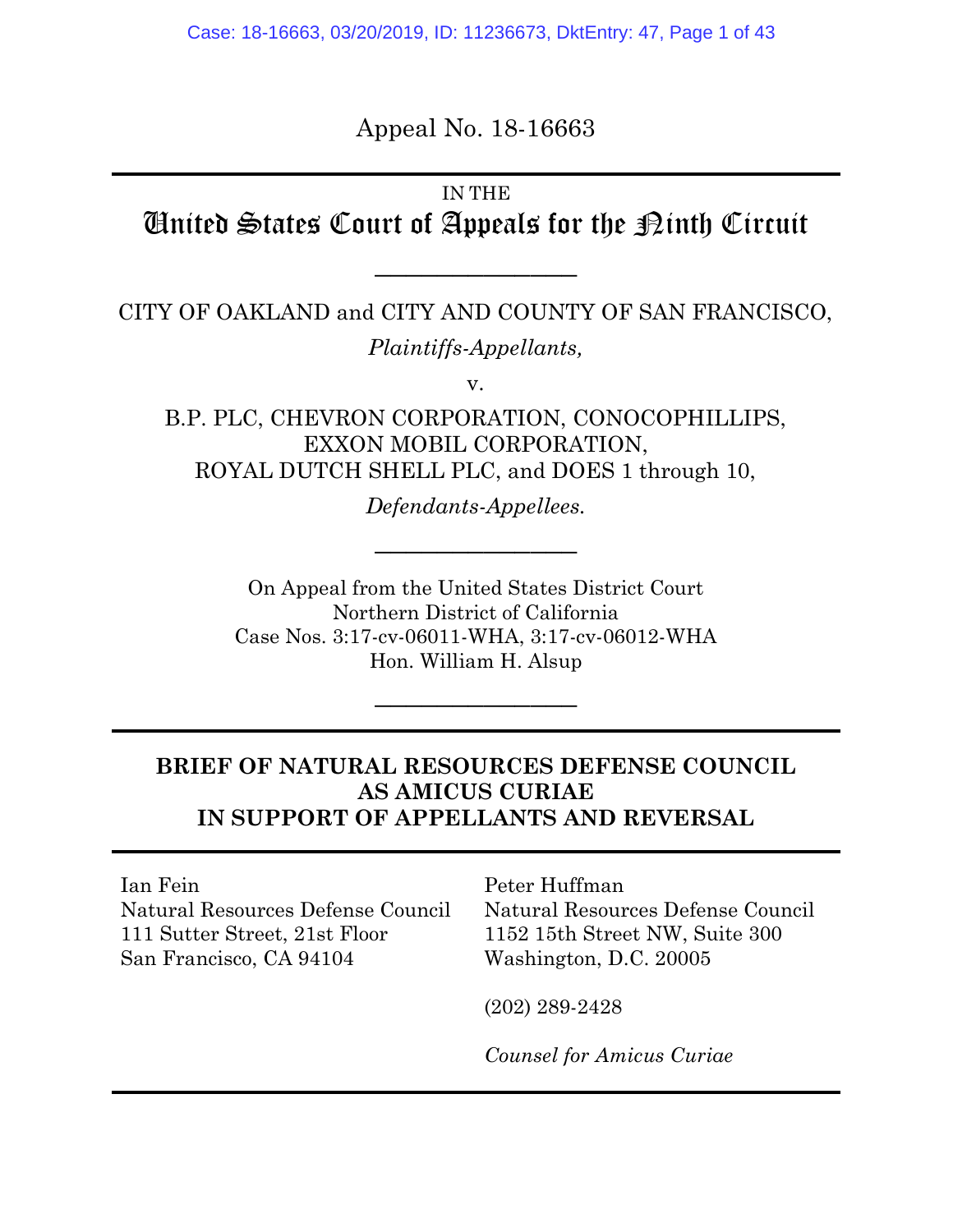# CORPORATE DISCLOSURE STATEMENT

 Under Federal Rule of Appellate Procedure 26.1, Amicus Curiae Natural Resources Defense Council, Inc., certifies that it is a non-profit environmental and public health membership organization that has no publicly held corporate parents, affiliates, and/or subsidiaries.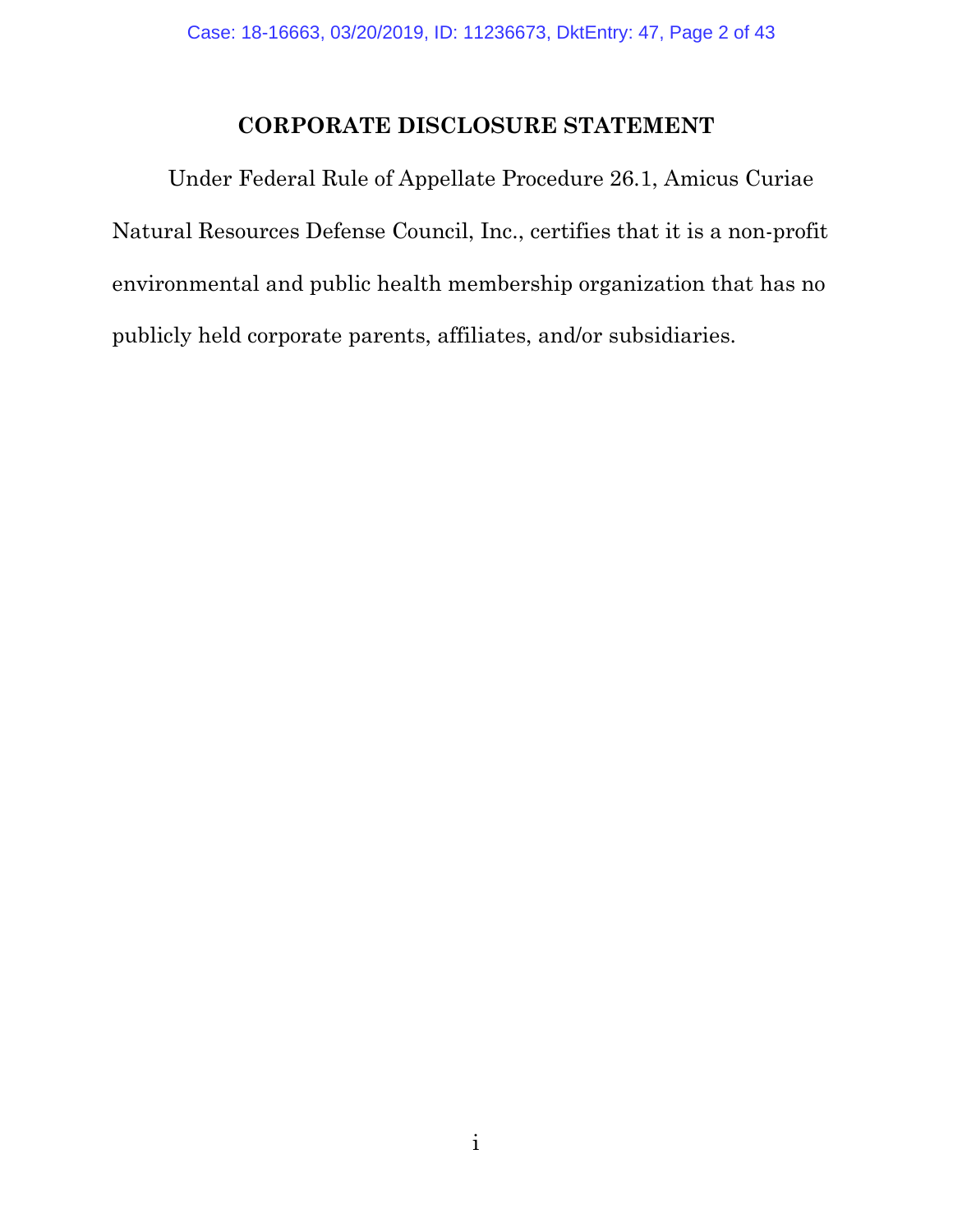# TABLE OF CONTENTS

| I.<br>Federal common law does not completely preempt<br>a. Congressional legislation defines the substance of |
|---------------------------------------------------------------------------------------------------------------|
| federal law to the exclusion of federal common law11                                                          |
| b. The Clean Air Act defines the substance of federal law                                                     |
| c. There is no unique federal interest in climate change that                                                 |
| II.<br>The Clean Air Act does not completely preempt                                                          |
| a. The Clean Air Act does not expressly preempt                                                               |
| b. The Clean Air Act does not preempt the field                                                               |
| c. State law climate claims do not inherently conflict                                                        |
|                                                                                                               |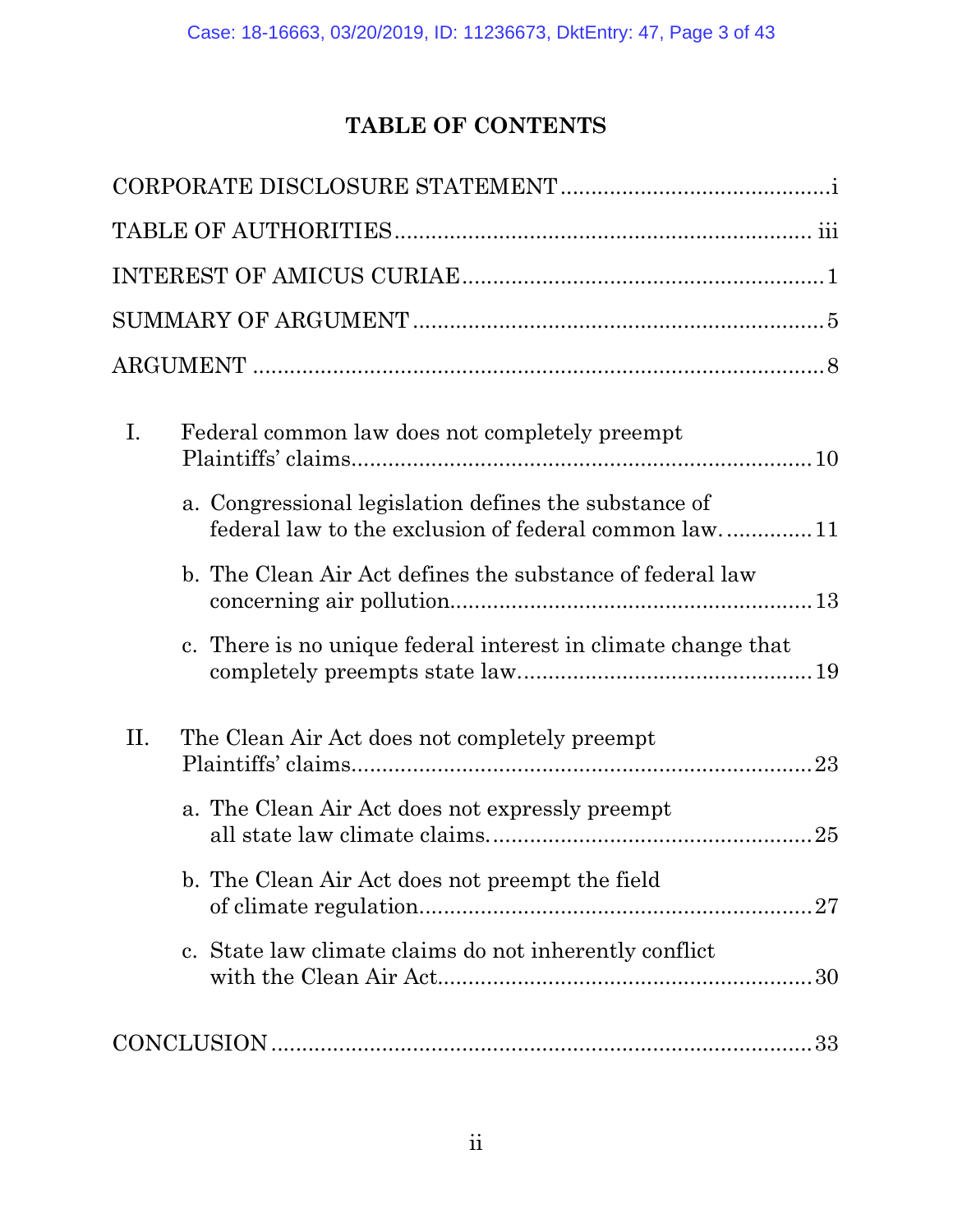# TABLE OF AUTHORITIES

### Cases

| Altria Grp. v. Good,                        |
|---------------------------------------------|
| Am. Elec. Power Co. v. Connecticut,         |
| Am. Fuel & Petrochemical Mfrs. v. O'Keeffe, |
| Beneficial Nat'l Bank v. Anderson,          |
| California v. ARC America Corp.,            |
| Caterpillar Inc. v. Williams,               |
| Chevron U.S.A., Inc. v. Hammond,            |
| Chinatown Neighborhood Ass'n v. Harris,     |
| City of Milwaukee v. Illinois & Michigan,   |
| Close v. Sotheby's, Inc.,                   |
| English v. Gen. Elec. Co.,<br>27            |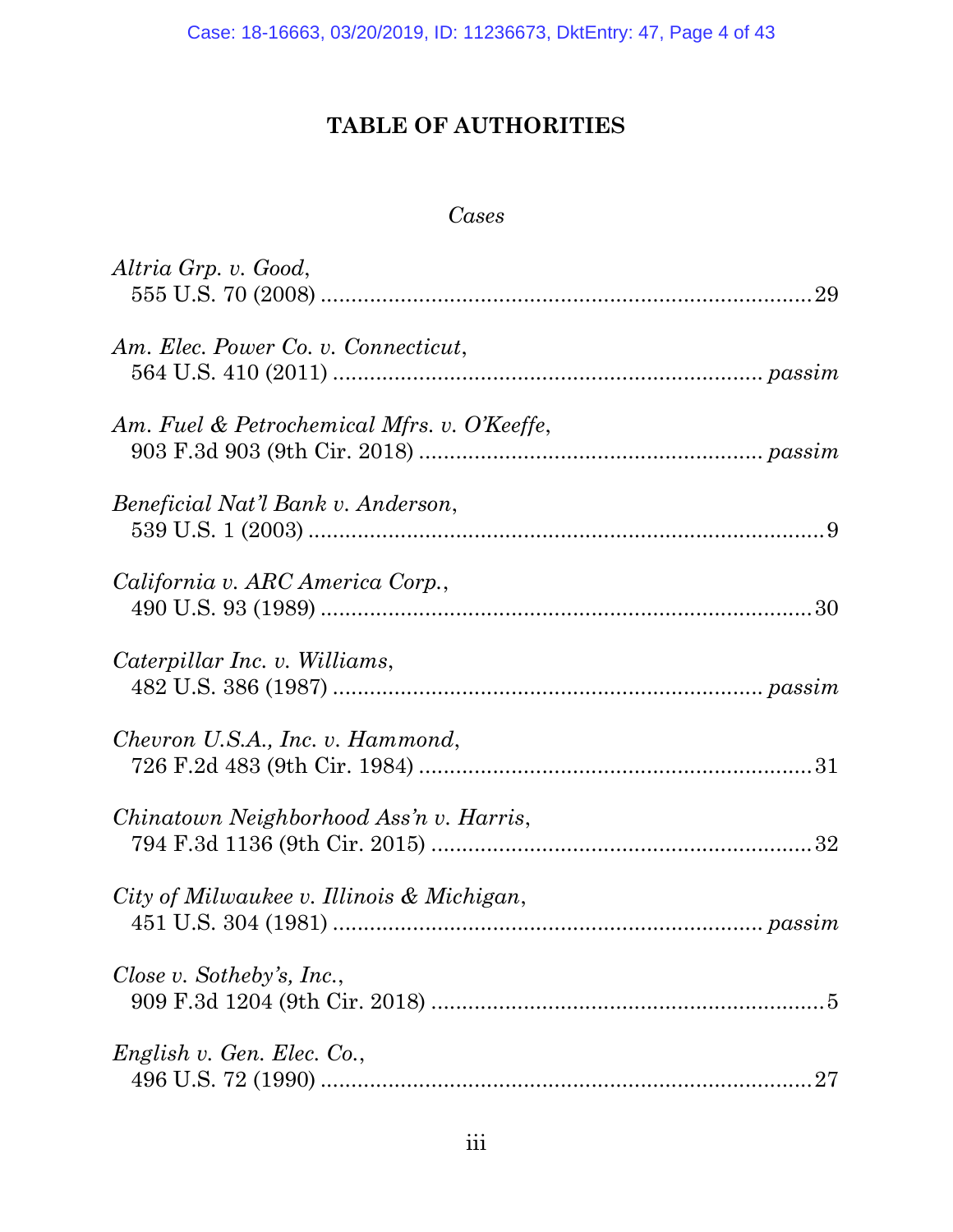| Exxon Mobil Corp. v. U.S. E.P.A.,                                                                    |
|------------------------------------------------------------------------------------------------------|
| Felix v. Volkswagen Grp. of Am., Inc.,<br>2017 WL 3013080 (N.J. Super. Ct. App. Div. July 17, 2017), |
| Fla. Lime & Avocado Growers, Inc. v. Paul,                                                           |
| Franchise Tax Bd. of State of Cal. v.<br>Constr. Laborers Vacation Trust for S. Cal.,                |
| Georgia v. Tennessee Copper Co.,                                                                     |
| Hansen v. Grp. Health Coop.,                                                                         |
| Illinois v. City of Milwaukee, Wis.,                                                                 |
| In re Methyl Tertiary Butyl Ether (MTBE) Products Liab. Litig.,                                      |
| In re Volkswagen "Clean Diesel" Mktg., Sales Practices, & Products                                   |
| In re Volkswagen "Clean Diesel" Mktg., Sales Practices, & Products                                   |
| International Paper Co. v. Ouellette,                                                                |
| <i>Medtronic, Inc. v. Lohr,</i>                                                                      |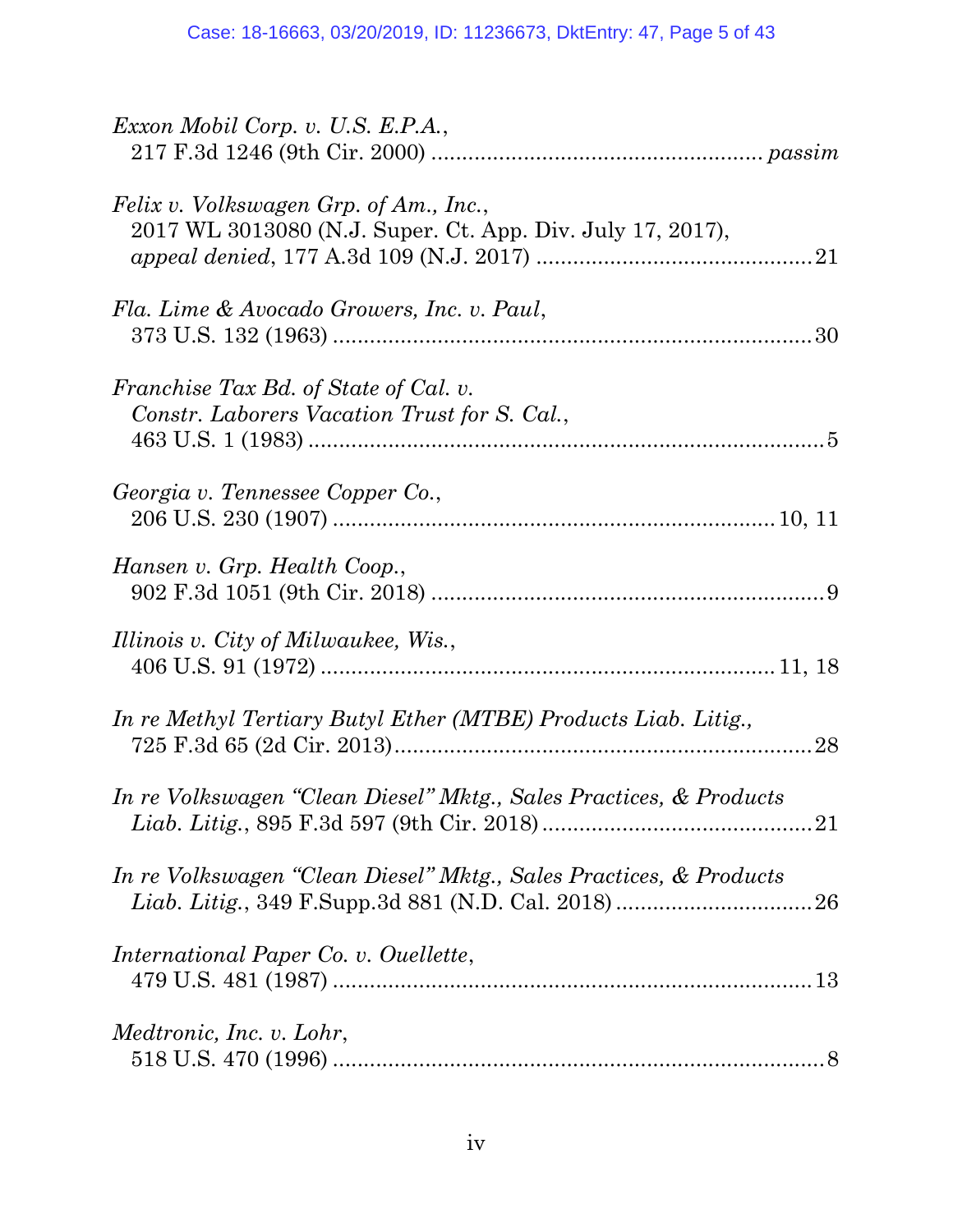| Merrick v. Diageo Americas Supply, Inc.,                                            |
|-------------------------------------------------------------------------------------|
| Missouri v. Illinois,                                                               |
| Murphy v. Nat'l Collegiate Athletic Ass'n,                                          |
| Nat'l Audubon Soc. v. Dep't of Water,                                               |
| <i>Native Village of Kivalina v. ExxonMobil Corp.,</i>                              |
| Natural Res. Def. Council, Inc. v. U.S. E.P.A.,                                     |
| O'Melveny & Myers v. F.D.I.C.,                                                      |
| ONEOK, Inc. v. Learjet, Inc.,                                                       |
| Oxygenated Fuels Ass'n v. Davis,                                                    |
| Patriotic Veterans, Inc. v. Indiana,                                                |
| People v. ConAgra Grocery Prod. Co.,<br>227 Cal. Rptr. 3d 499 (Cal. Ct. App. 2017), |
| Rocky Mountain Farmers Union v. Corey,                                              |
| Silkwood v. Kerr-McGee Corp.,                                                       |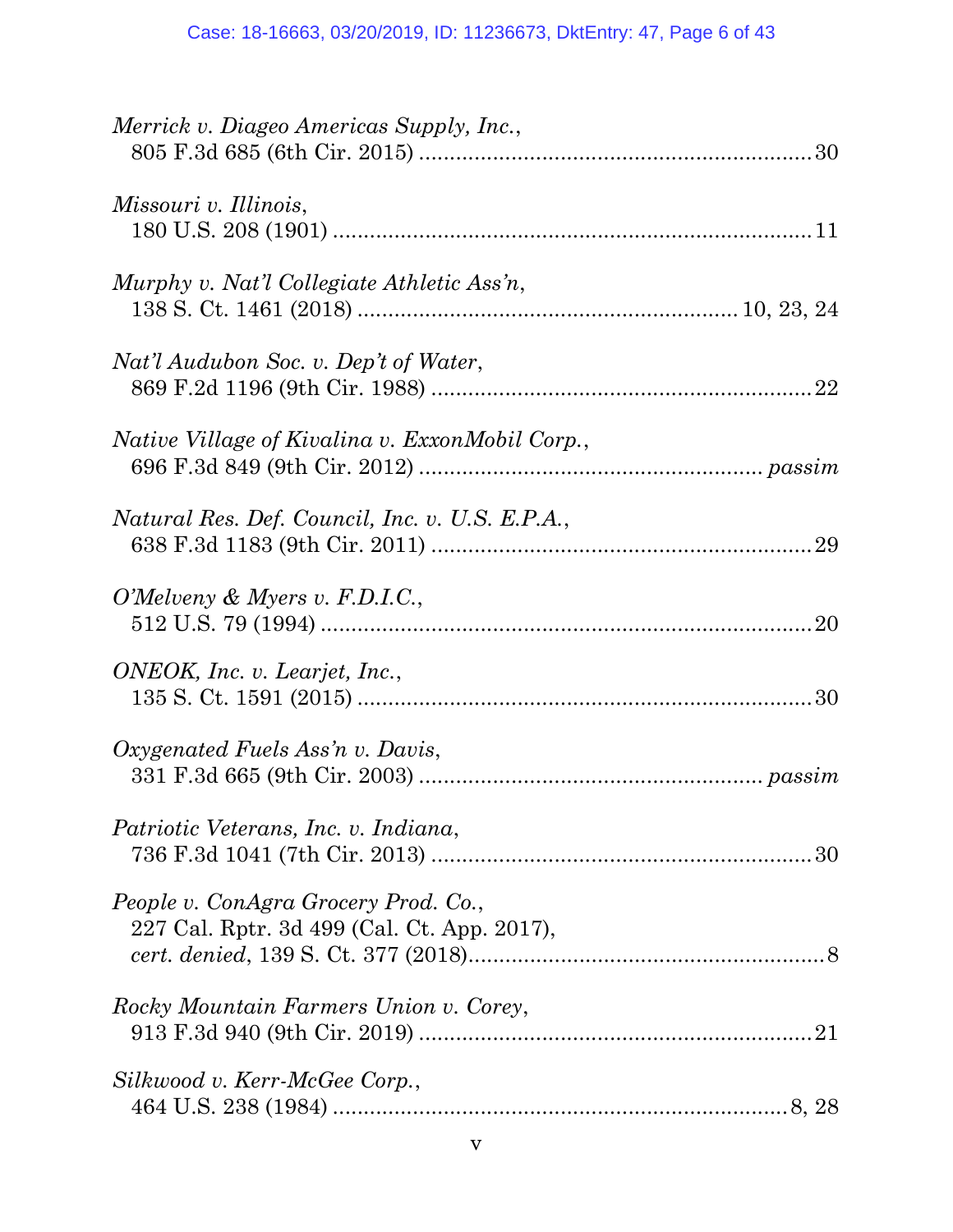| Sprietsma v. Mercury Marine,                    |  |
|-------------------------------------------------|--|
| Stengel v. Medtronic Inc.,                      |  |
|                                                 |  |
| Texas Indus., Inc. v. Radcliff Materials, Inc., |  |
| W. Virginia ex rel. Morrisey v. McKesson Corp., |  |
|                                                 |  |
| Wis. Pub. Intervenor v. Mortier,                |  |
|                                                 |  |
| Wyeth v. Levine,                                |  |
|                                                 |  |

# **Statutes**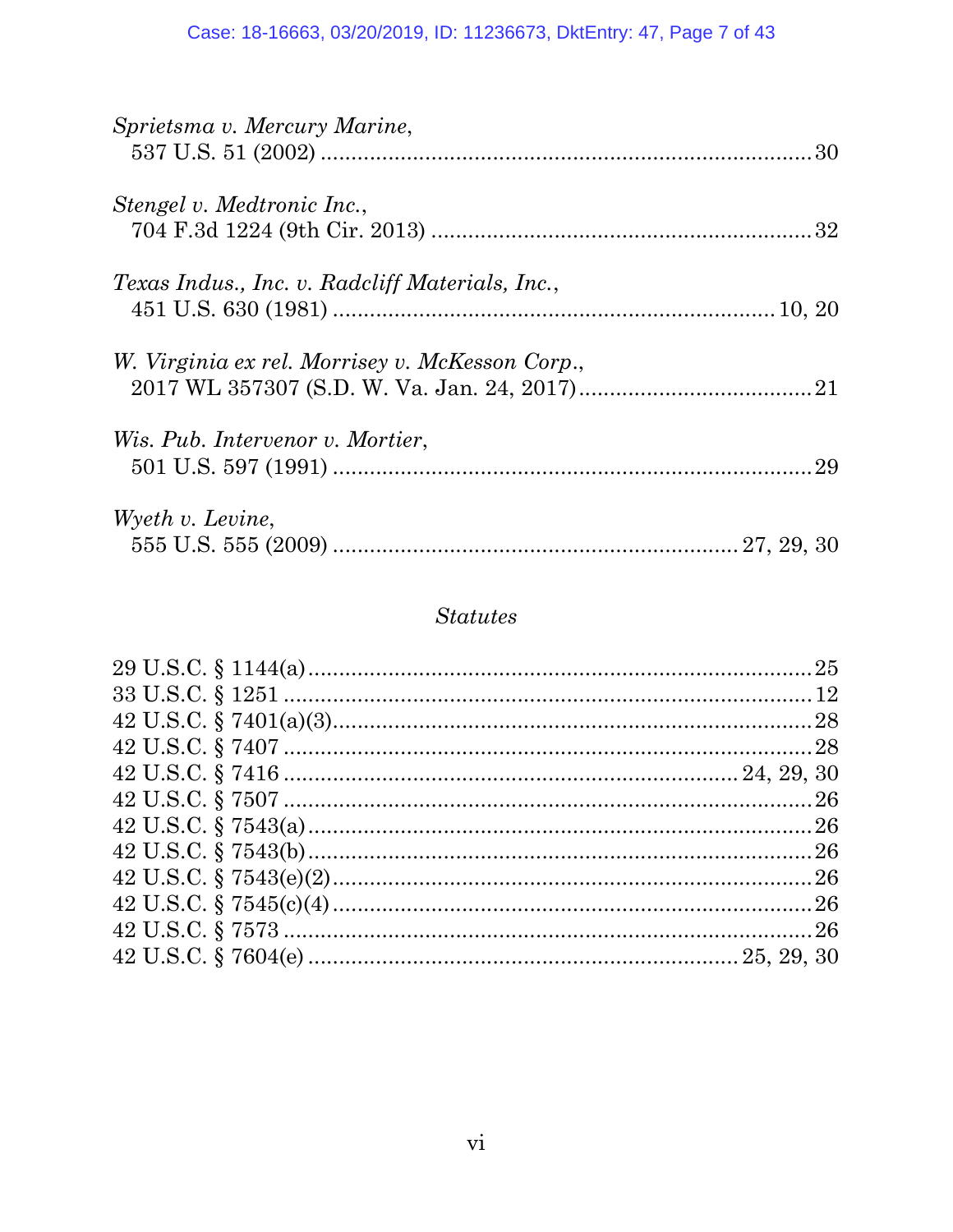# Other Authorities

| Abt Associates, Analysis of the Public Health Impacts of the Regional<br>Greenhouse Gas Initiative, 2009-2014 (Jan. 2017),<br>https://www.abtassociates.com/insights/publications/report/analysis-<br>of-the-public-health-impacts-of-the-regional-greenhouse-gas-022   |
|-------------------------------------------------------------------------------------------------------------------------------------------------------------------------------------------------------------------------------------------------------------------------|
| California's Fourth Climate Change Assessment (2018),                                                                                                                                                                                                                   |
| Fourth National Climate Assessment (2018), vol. II,                                                                                                                                                                                                                     |
| N.Y. Att'y Gen., Press Release, A.G. Underwood Announces \$68 Million<br><i>Multistate Settlement With UBS AG ("UBS") For Artificially</i><br><i>Manipulating Interest Rates (Dec. 21, 2018),</i><br>https://ag.ny.gov/press-release/ag-underwood-announces-68-million- |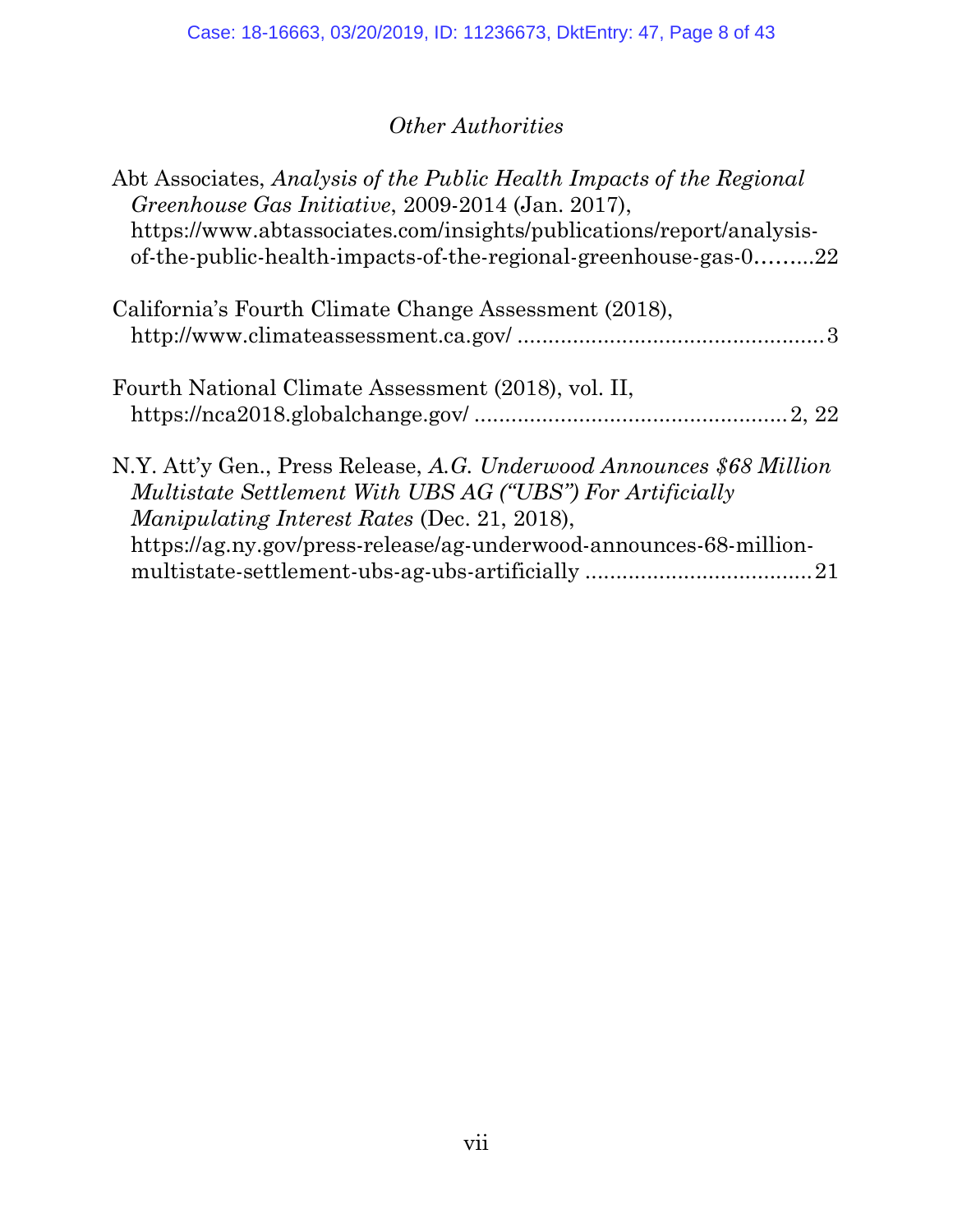### INTEREST OF AMICUS CURIAE

Amicus Curiae Natural Resources Defense Council (NRDC) is a non-profit environmental and public health organization with hundreds of thousands of members. NRDC engages in research, advocacy, public education, and litigation to protect public health and the environment. Founded in 1970, NRDC has worked for decades ensuring enforcement of the Clean Air Act and other laws to address major environmental challenges.

The Clean Air Act sets a nationwide baseline for addressing air pollution and provides federal remedies to improve air quality. But the Act does not relieve states of the primary responsibility for protecting the health of their residents and the quality of their air. The Act also recognizes that each state faces its own challenges and encourages state and local efforts that reduce air pollution.

The California plaintiffs in this case have been harmed by the effects of climate change. Basic public infrastructure—roads, sewers, airports—must be repaired and hardened against the rising seas and unprecedented storms. Plaintiffs seek to avail themselves of tort law remedies, important tools that California has long provided to address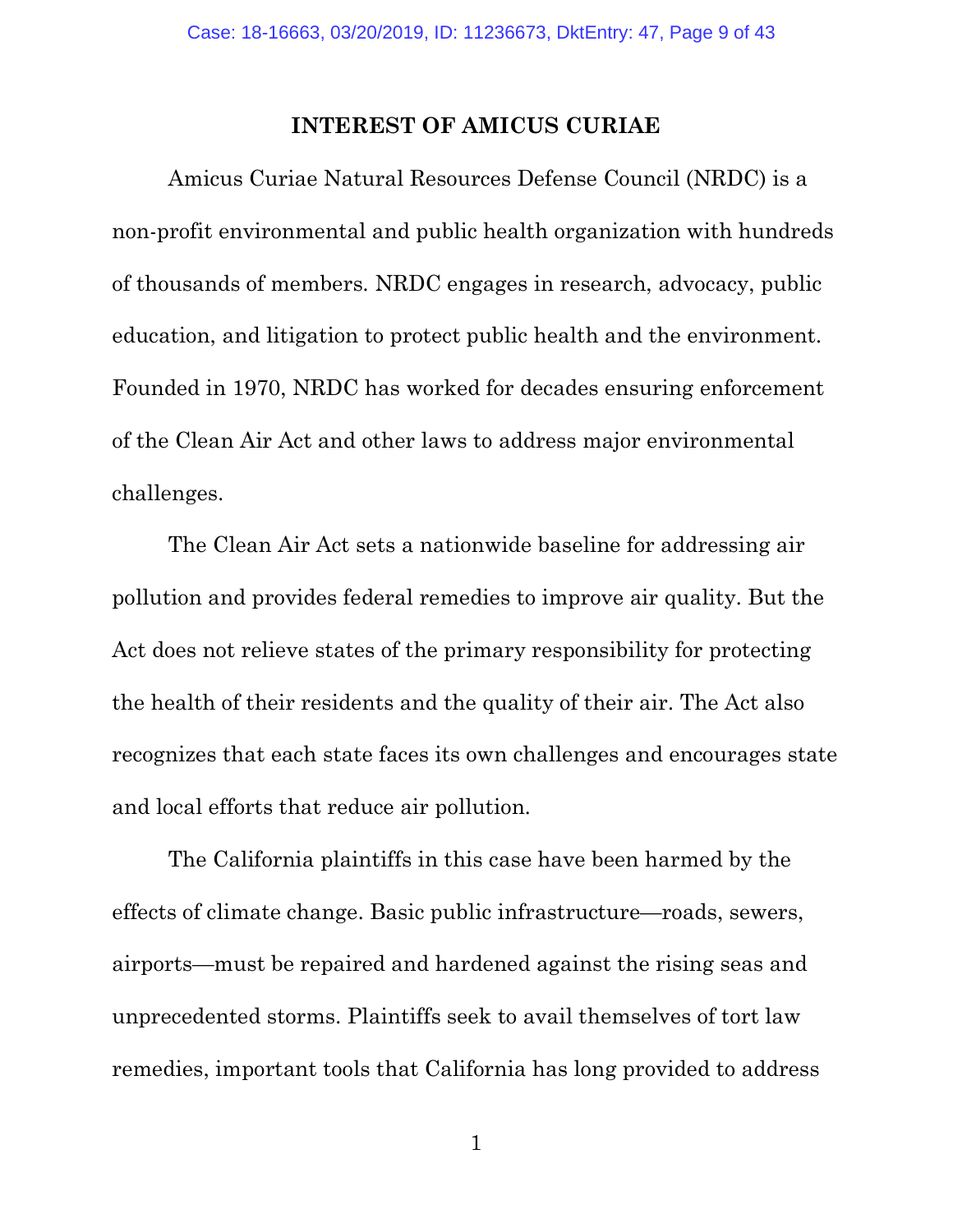harms to the welfare of its residents. The court below concluded that enforcing state law would impermissibly undermine federal authority because climate change is a "uniquely" federal interest. NRDC strongly disagrees that states lack a legitimate interest in addressing climate change or that state law regulation is impermissible.

Climate change is the major environmental challenge of our time. In November 2018, the National Climate Assessment—the collective work product of 13 expert federal agencies—laid out in stark terms the toll that unmitigated climate change exacts on our health and welfare:

In the absence of more significant global mitigation efforts, climate change is projected to impose substantial damages on the U.S. economy, human health, and the environment. Under scenarios with high emissions and limited or no adaptation, annual losses in some sectors are estimated to grow to hundreds of billions of dollars by the end of the century. It is very likely that some physical and ecological impacts will be irreversible for thousands of years, while others will be permanent.<sup>1</sup>

<sup>&</sup>lt;sup>1</sup> Fourth National Climate Assessment (2018), vol. II, ch. 29, *The Risks* of Inaction, https://nca2018.globalchange.gov/chapter/29/.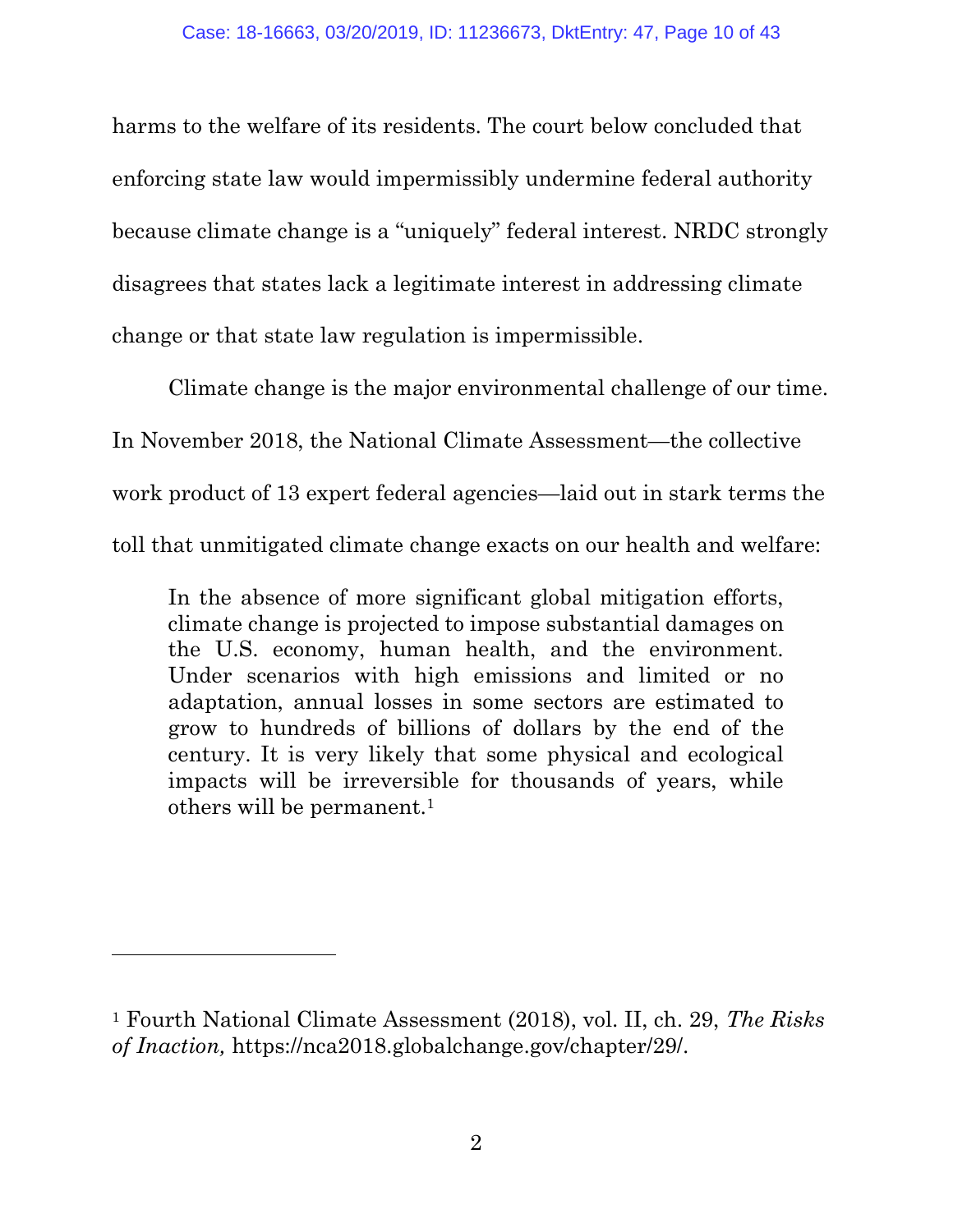These impacts vary significantly across geographies. In California, coastal counties "are home to 68 percent of its people, 80 percent of its wages, and 80 percent of its GDP," and unmitigated climate change "will have drastic impacts along the coastline as well as for inland flooding" and "impacts to the economy are expected to be severe."<sup>2</sup>

Action is urgently needed on many fronts. The current effort of the federal government to roll back climate-protecting standards increases the need for remedies to the ever-growing climate threat. NRDC works extensively at the state and local level to help deploy a broad range of effective legal, policy, and technology tools to combat all forms of climate change pollution. From the nine-state (and counting) Regional Greenhouse Gas Initiative that caps and reduces power sector carbon dioxide emissions; to renewable portfolio standards that require utilities to supply electricity from renewable sources; to limits on methane pollution, mandates for electric vehicles, and building codes that reduce energy waste (and carbon pollution), enforcing state law is an effective

<sup>2</sup> California's Fourth Climate Change Assessment: Statewide Summary Report (2018), ch. 2, Climate Change Impacts in California, at 65, available at http://www.climateassessment.ca.gov/state/docs/20190116- StatewideSummary.pdf.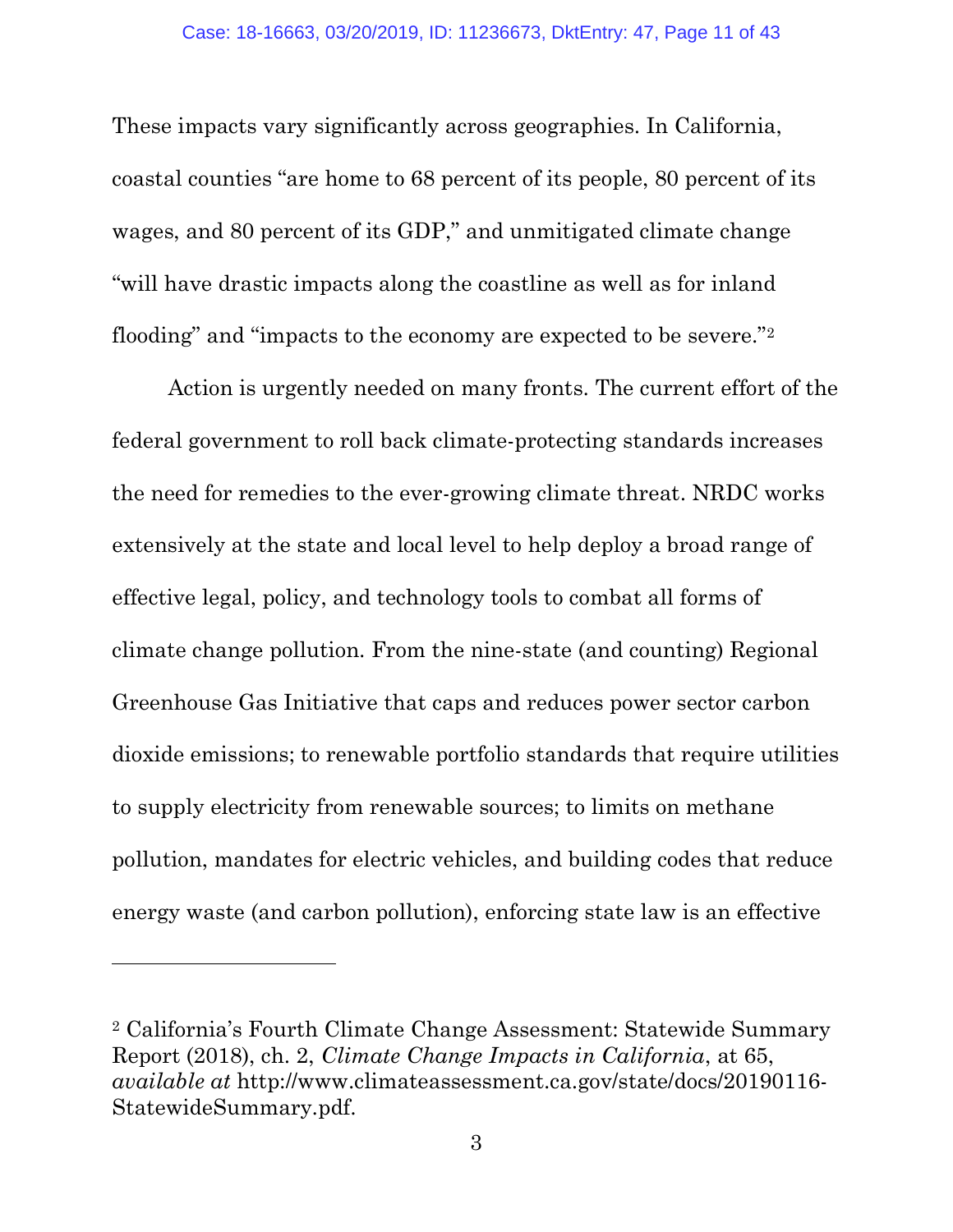means to help society transition to an energy system that will not harm the climate that sustains us.

NRDC—in and out of court—has defended the enforceability of state law against the challenge that it interferes with federal authority. See, e.g., Am. Fuel & Petrochemical Mfrs. v. O'Keeffe, 903 F.3d 903 (9th Cir. 2018) (upholding Oregon clean fuels program from Clean Air Act preemption and commerce clause challenges). NRDC submits this brief to highlight why state law—both statutory and common law remains available to address harms produced by climate change.<sup>3</sup>

<sup>3</sup> All parties have consented to the filing of this brief. No party or party's counsel has authored this brief in whole or in part or contributed money that was intended to fund preparing or submitting the brief. No person or entity, other than amicus, has contributed money that was intended to fund preparing or submitting the brief.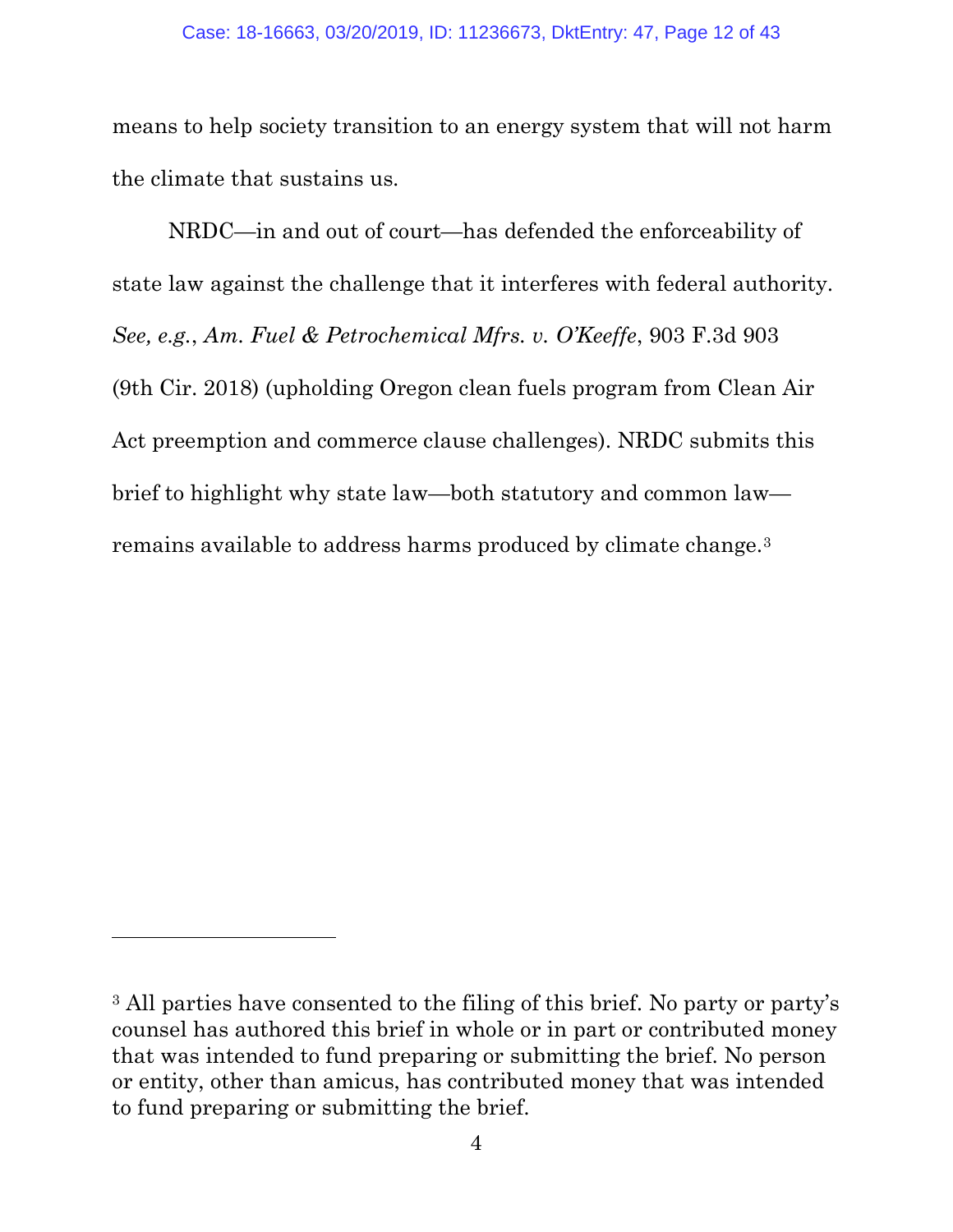#### SUMMARY OF ARGUMENT

States have the right and the responsibility to protect the health, safety, and welfare of their residents. To that end, states can provide a range of legal remedies—both statutory and common law—that they deem appropriate. California has authorized local officials to bring abatement actions against defendants who create public nuisances. This state law remedy is enforceable unless preempted by federal law. Close v. Sotheby's, Inc., 909 F.3d 1204, 1209 (9th Cir. 2018).

 Importantly, whether federal law preempts California nuisance law is not a question that must be answered in a federal court. Here, in fact, it is question that cannot be answered in federal court. Plaintiffs pled only a California state law nuisance claim and filed their complaint in state court. Even if federal preemption could ultimately provide a defense to that claim, it does not provide federal jurisdiction to remove the case from state court. Franchise Tax Bd. v. Constr. Laborers Vacation Tr. for S. Cal., 463 U.S. 1, 14 (1983).

 The district court erred in accepting removal. Absent an express congressional grant of removal jurisdiction, removal is available only in the "extraordinary" event of "complete preemption." Caterpillar Inc. v.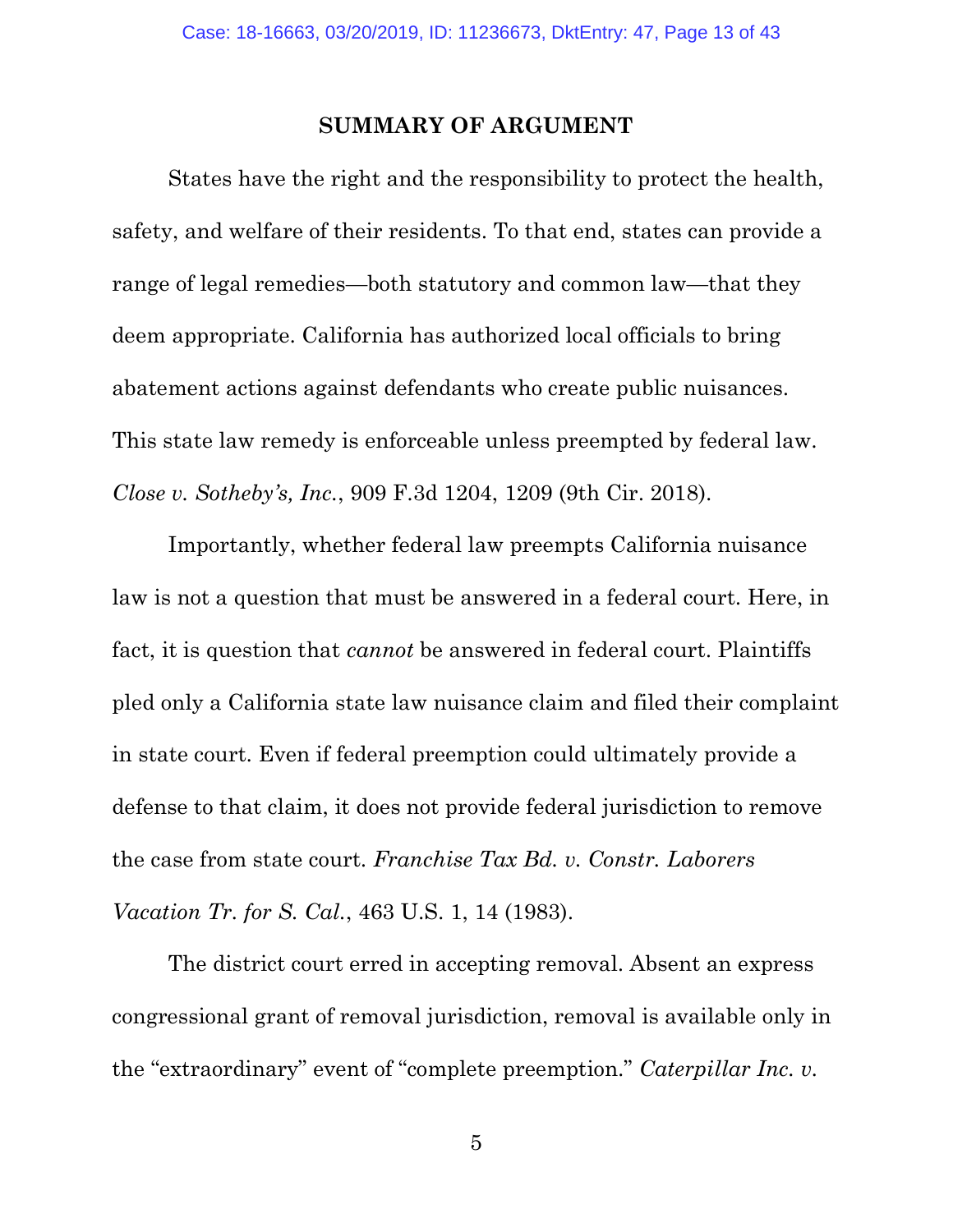Williams, 482 U.S. 386, 393 (1987). "Complete preemption refers to the situation in which federal law not only preempts a state-law cause of action, but also substitutes an exclusive federal cause of action in its place." Hansen v. Grp. Health Coop., 902 F.3d 1051, 1057 (9th Cir. 2018). The district court here accepted removal jurisdiction on the basis that federal common law "necessarily governs" Plaintiffs' nuisance claims. But the court then subsequently held that no federal common law cause of action exists. This latter holding confirms the error in the former: Without a federal cause of action to substitute for the state-law nuisance claims, complete preemption does not exist; and without complete preemption, the state law actions are not removable.

More fundamentally, federal law does not preempt—much less completely preempt—any and all state law claims solely because the claims are brought to address harms related to climate change. The district court characterized Plaintiffs' claims as seeking to solve climate change by regulating greenhouse gas emissions through state nuisance law. Plaintiffs fairly dispute that characterization, as they seek only an order for Defendants to bear costs of abating localized impacts. But even so construed, under this Court's decision in Native Village of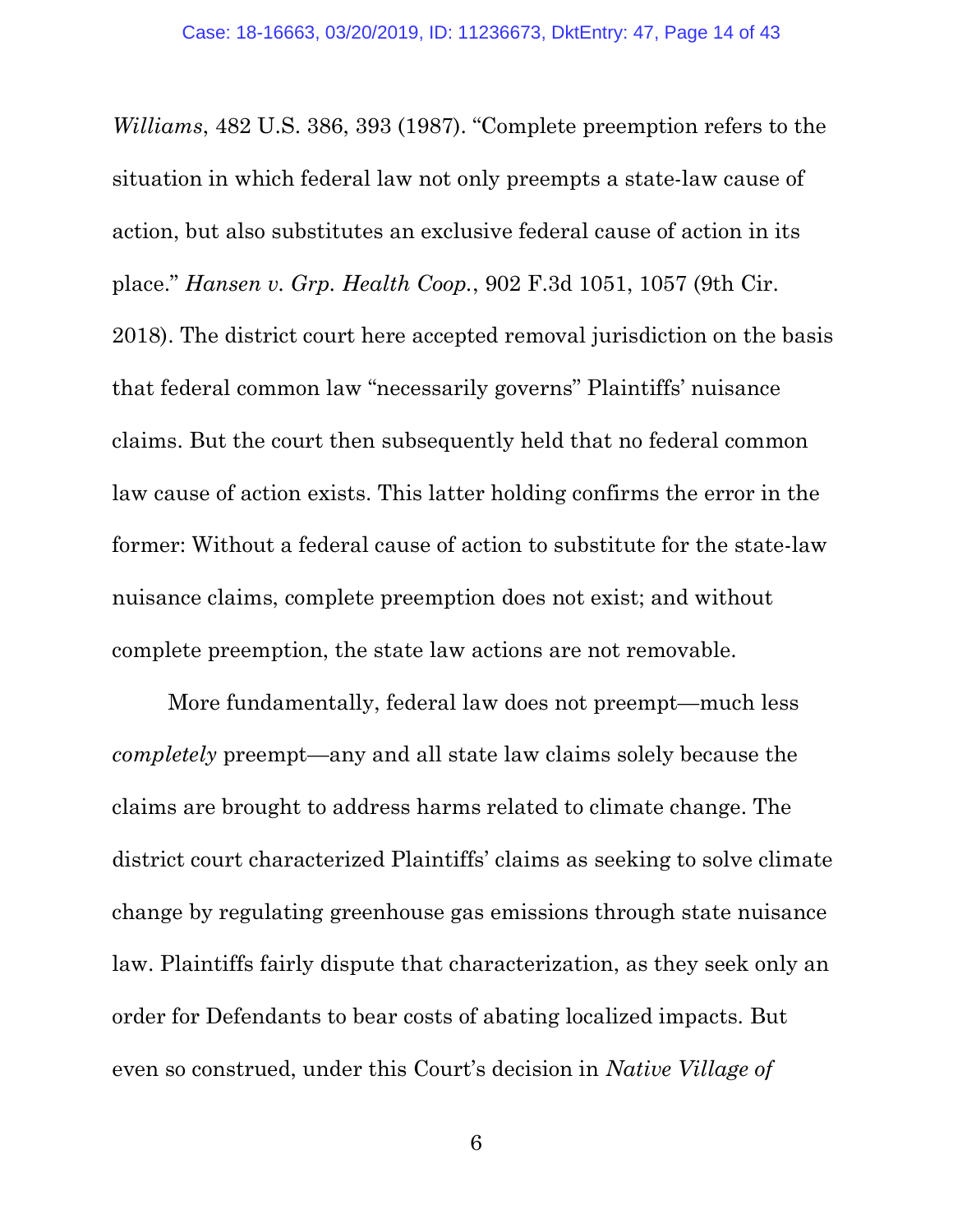Kivalina v. ExxonMobil Corp., 696 F.3d 849 (9th Cir. 2012) ("Kivalina"), no relevant federal common law exists to preempt Plaintiffs' claims because federal common law has been displaced by the Clean Air Act. Plaintiffs' state law claims are thus presumptively available unless preempted by that Act. See Am. Elec. Power Co., Inc. v. Connecticut, 564 U.S. 410, 429 (2011) ("AEP"). And the Clean Air Act does not preempt all state law climate claims. No court has ever so held, and the Act expressly preserves states' broad traditional authority to address air pollution under state law. Oxygenated Fuels Ass'n v. Davis, 331 F.3d 665, 670-71 (9th Cir. 2003) ("OFA").

To be sure, federal action is needed on climate change. And some remedies can be provided exclusively by federal law. But that does not preempt all state remedies. See Caterpillar, 482 U.S. at 393-95. Climate change is not a concern unique to the federal government and federal remedies are not the exclusive means to address it. State remedies are both necessary and effective. California provides a nuisance remedy and Plaintiffs are entitled to the opportunity to prove a claim for relief in state court.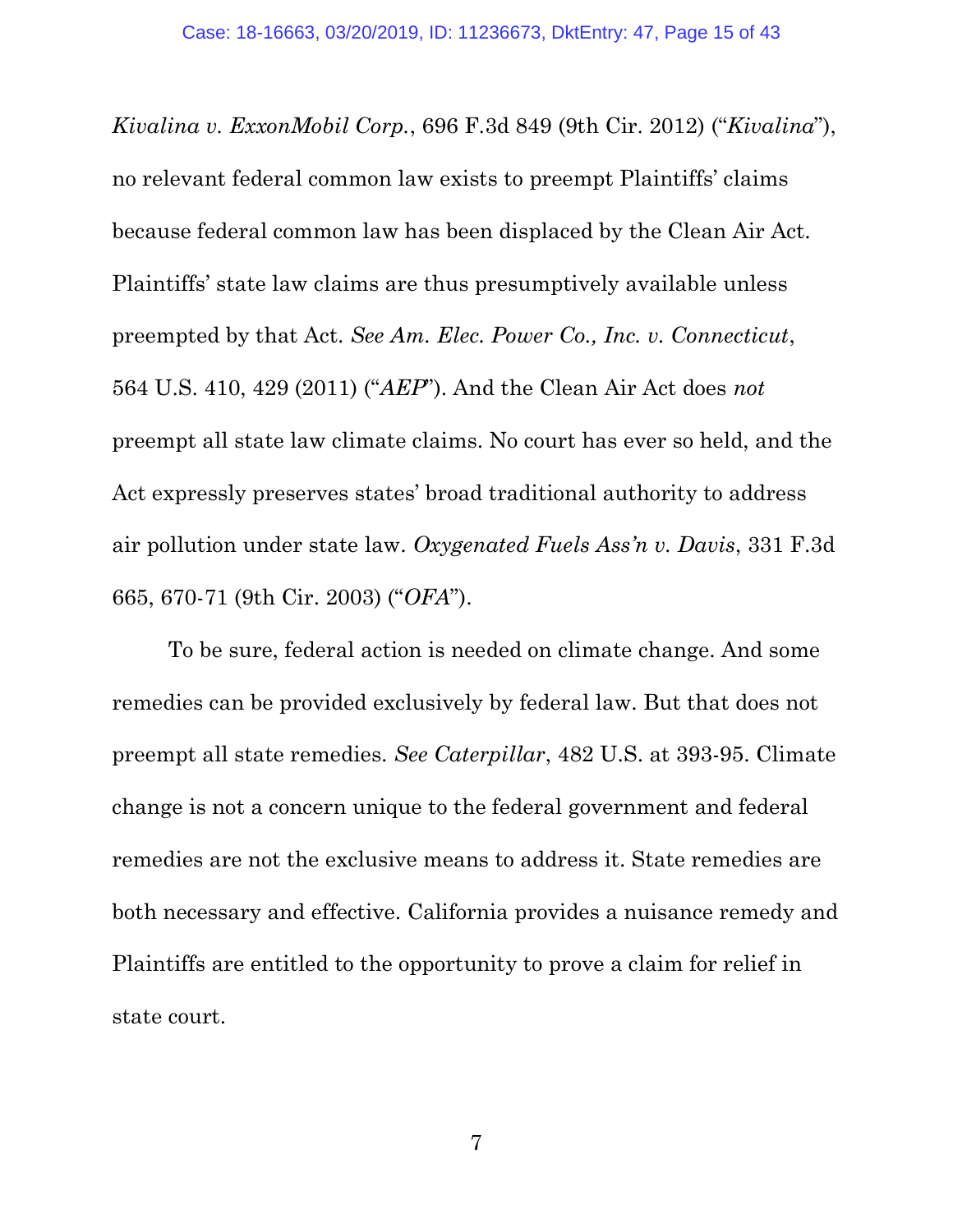#### ARGUMENT

"States are independent sovereigns in our federal system," Medtronic, Inc. v. Lohr, 518 U.S. 470, 485 (1996), and possess the "traditional authority to provide tort remedies" as they deem appropriate, Silkwood v. Kerr-McGee Corp., 464 U.S. 238, 248 (1984). California provides a tort remedy for nuisances. See People v. ConAgra Grocery Prods. Co., 227 Cal. Rptr. 3d 499, 514 (Cal. Ct. App. 2017), cert. denied, 139 S. Ct. 377 (2018) (nuisance action against lead paint manufacturers).

Plaintiffs here allege that Defendants have long known that the continued burning of fossil fuels would cause significant climate-related harms. Plaintiffs contend that Defendants deliberately concealed that knowledge while continuing to wrongfully promote the unrestrained use of their fossil fuel products. Plaintiffs claim this wrongful promotion gives rise to liability under California nuisance law.

Plaintiffs are entitled the opportunity to prove that claim in California state court. Under the "well-pleaded complaint rule," Plaintiffs are masters of their claim and "may avoid federal jurisdiction by exclusive reliance on state law." Caterpillar, 482 U.S. at 392.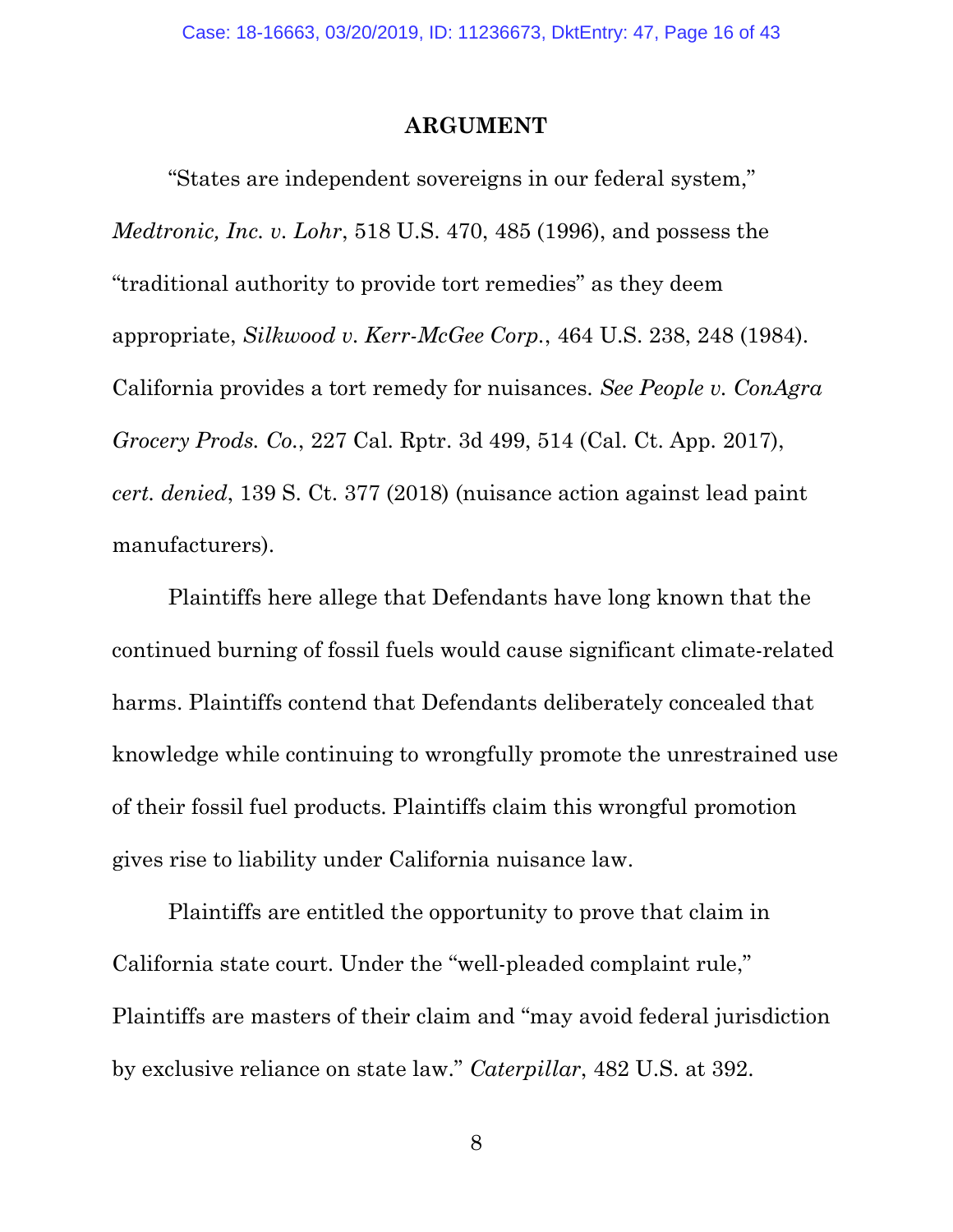Plaintiffs filed this action in state court and exclusively pled a California law nuisance claim. This action thus can only be removed to federal court in the "extraordinary" event of "complete preemption" where existing federal law both preempts California nuisance law and provides a substitute federal cause of action. Id. at 393; see also Beneficial Nat'l Bank v. Anderson, 539 U.S. 1, 8 (2003); Hansen, 902 F.3d at 1057. Such extraordinary preemption is not present here.

As explained below, California nuisance law is not completely preempted by federal law simply because the state claims are brought to address harms related to climate change:

First, federal common law does not completely preempt state law climate claims. Federal common law does not govern the wrongful promotion of fossil fuels, and under Kivalina, any federal common law addressing harms from interstate air pollution no longer exists: Congress displaced it with the Clean Air Act, and this Act—not any extinct federal common law—determines the preemptive scope of federal law. 696 F.3d at 856-58; see AEP, 564 U.S. at 423-24, 429.

Second, the Clean Air Act does not completely preempt state law climate claims. To the contrary, the Act, "in a number of different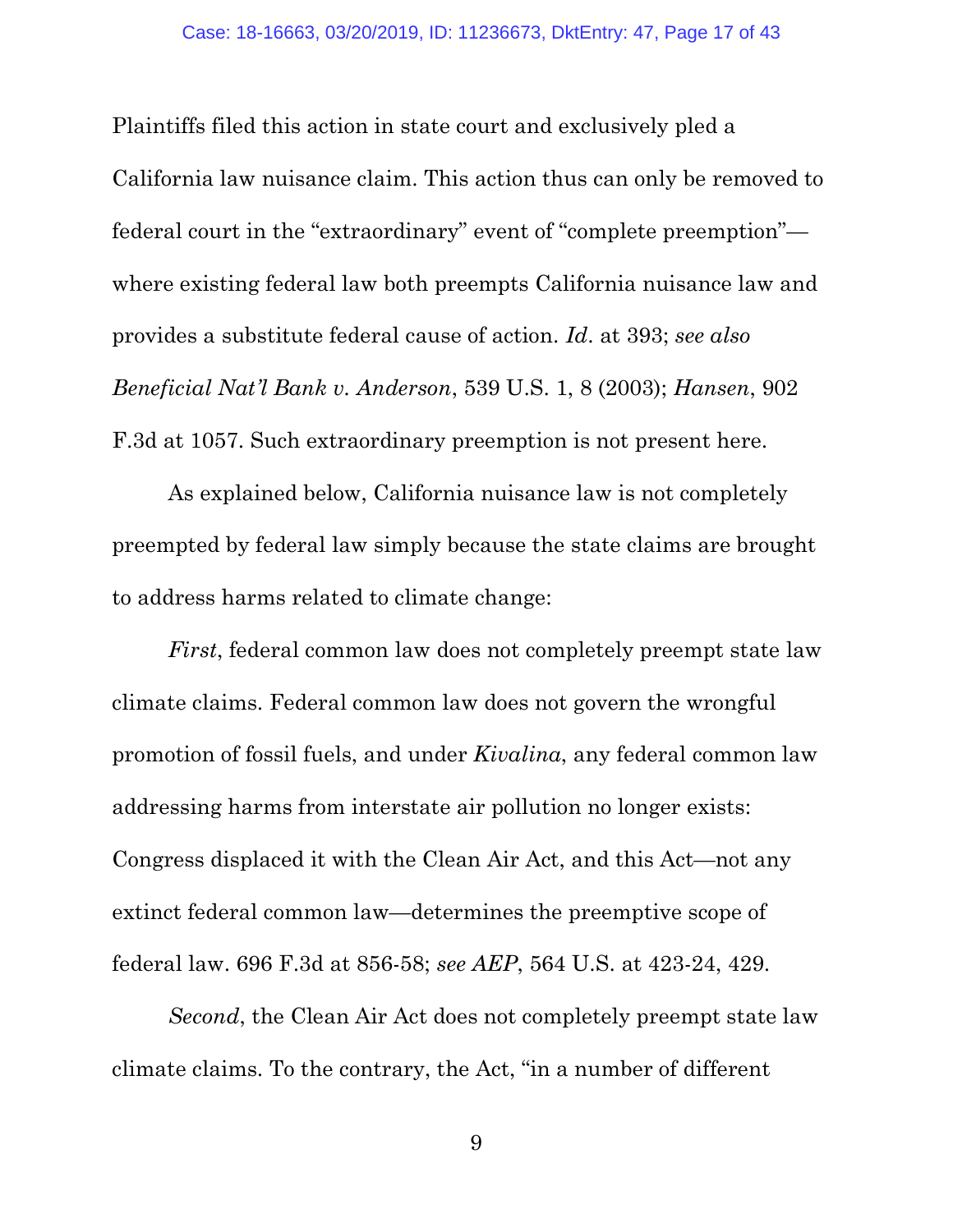sections, explicitly protects the authority of the states to regulate air pollution," Exxon Mobil Corp. v. U.S. E.P.A., 217 F.3d 1246, 1254 (9th Cir. 2000), and does not regulate the promotion of fossil fuels at all.

# I. Federal common law does not completely preempt Plaintiffs' claims.

Plaintiffs' state law nuisance claims are not completely preempted—or, as framed by the district court, "necessarily governed" by federal common law, because no relevant federal common law exists to preempt them.4 Although there is no general federal common law, it exists in certain narrow areas. See Texas Indus., Inc. v. Radcliff Materials, Inc., 451 U.S. 630, 641 (1981). Historically, the federal courts fashioned a federal common law of interstate air pollution. See, e.g., Georgia v. Tennessee Copper Co., 206 U.S. 230, 237-39 (1907). However, the Supreme Court has since held that this federal common law has been displaced by Congress via the federal Clean Air Act. See AEP, 564

-

<sup>4</sup>The district court held that Plaintiffs' California law nuisance claims were "necessarily governed by federal common law." Excerpts of Record ("ER") 29. Although not labeled as such, this is a preemption holding. State law can only be "governed" by federal law, via the Supremacy Clause, in cases of conflict between federal and state  $law$ —*i.e.*, when federal law has preempted state law. See Murphy v. Nat'l Collegiate Athletic Ass'n, 138 S. Ct. 1461, 1479-80 (2018).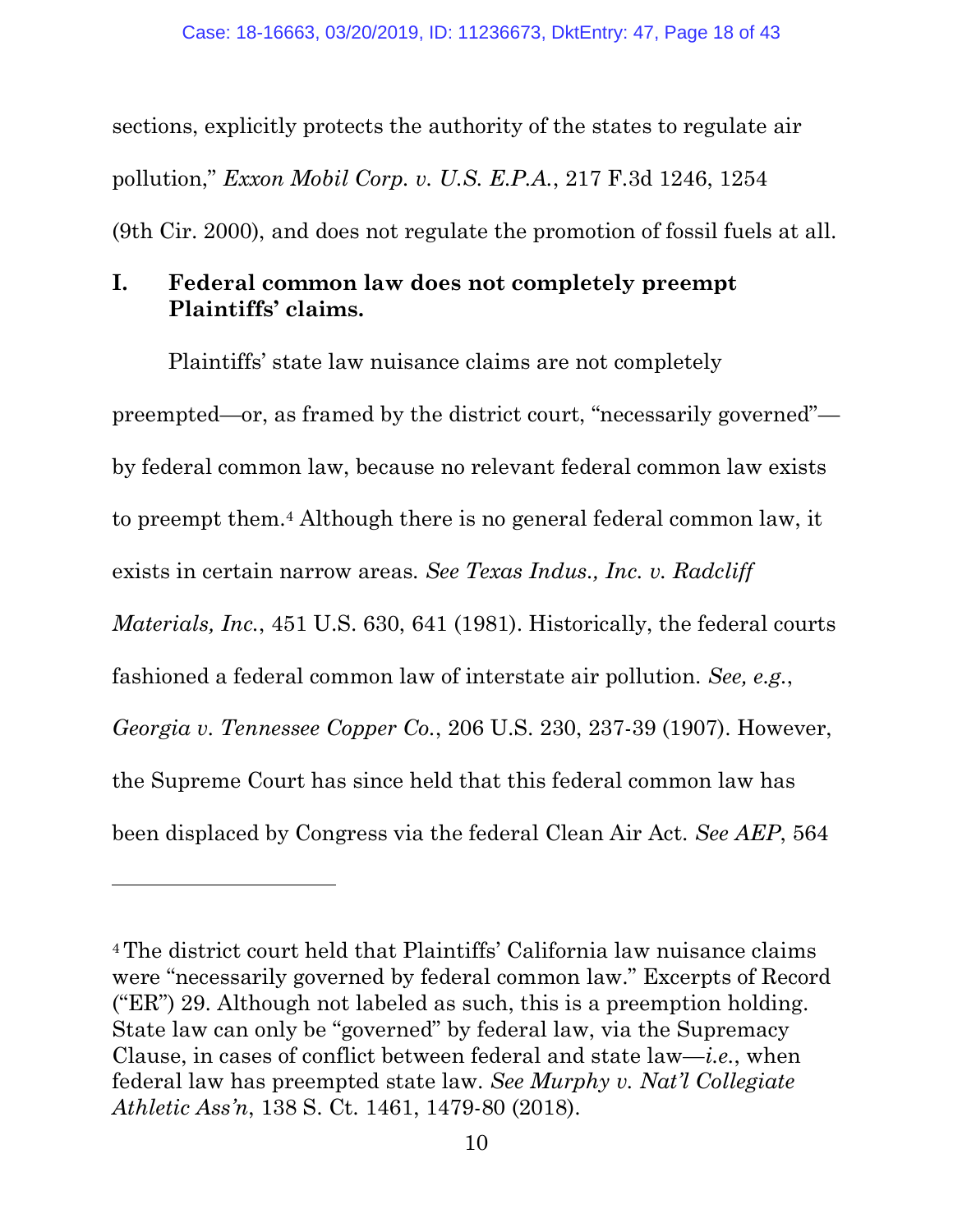U.S. at 424. Congress, not the federal courts, has primary responsibility for setting federal policy and once Congress legislates in an area, any preexisting federal common law "disappears." Id. at 423 (quotation omitted). The preemptive—or "governing"—scope of federal law thus turns on the displacing federal statute, not the displaced federal common law. See id. at 429.

### a. Congressional legislation defines the substance of federal law to the exclusion of federal common law.

Before enactment of the major federal environmental statutes, federal courts adjudicated some environmental nuisance cases by resort to a federal common law. See, e.g., Missouri v. Illinois, 180 U.S. 208, 241 (1901); Tennessee Copper Co., 206 U.S. at 237; Illinois v. City of Milwaukee, Wis., 406 U.S. 91, 103 (1972) ("Milwaukee I"). The courts foresaw, however, that the federal common law recognized in these cases would be replaced by federal statutes. As the Supreme Court observed in Milwaukee I, a water pollution nuisance case, "[i]t may happen that new federal laws and new federal regulations may in time preempt the field of federal common law of nuisance." 406 U.S. at 107.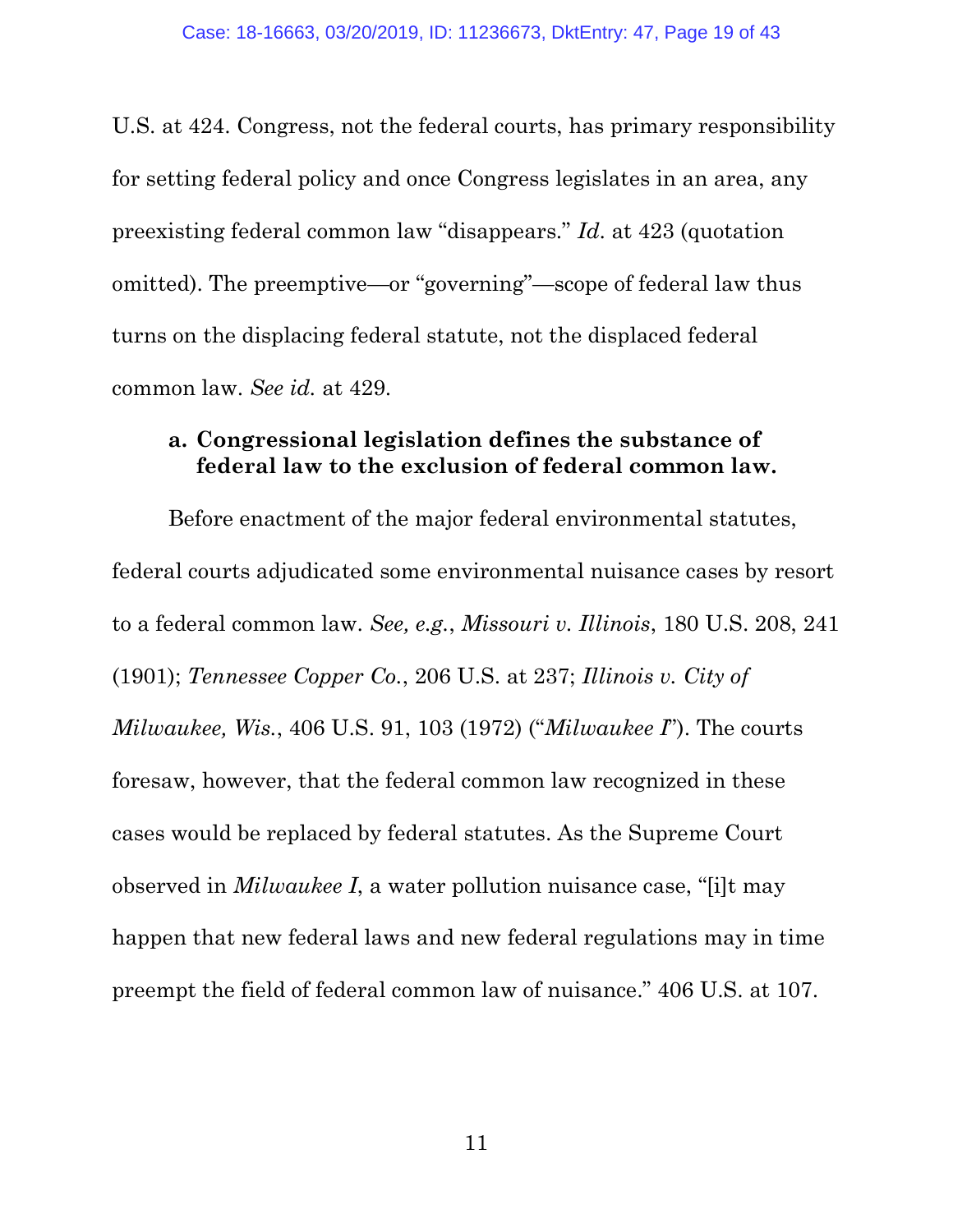Those new federal laws arrived in the early 1970s in the form of major updates to the Clean Water Act<sup>5</sup> and the Clean Air Act.<sup>6</sup> The Supreme Court subsequently revisited the availability of federal common law nuisance claims for water pollution in light of the Clean Water Act. In City of Milwaukee v. Illinois ("Milwaukee II"), the Court explained that federal common law is only "a necessary expedient," "subject to the paramount authority of Congress," "and when Congress addresses a question previously governed by a decision rested on federal common law the need for such an unusual exercise of lawmaking by federal courts disappears." 451 U.S. 304, 313-14 (1981) (quotations omitted). In updating the Clean Water Act, Congress "ha[d] not left the formulation of appropriate federal standards to the courts," but rather had adequately "occupied the field" so as to "supplant federal common law." Id. at 317. Under Milwaukee II, then, new congressional legislation does not add a layer of federal statutory law on top of any

<sup>5</sup> Pub. L. 92-500 (Oct. 18, 1972), 86 Stat. 816, codified as amended at 33 U.S.C. §§ 1251 et seq.

<sup>6</sup> Pub. L. 91-604 (Dec. 31, 1970), 84 Stat. 1676, codified as amended at 42 U.S.C. §§ 7401 et seq.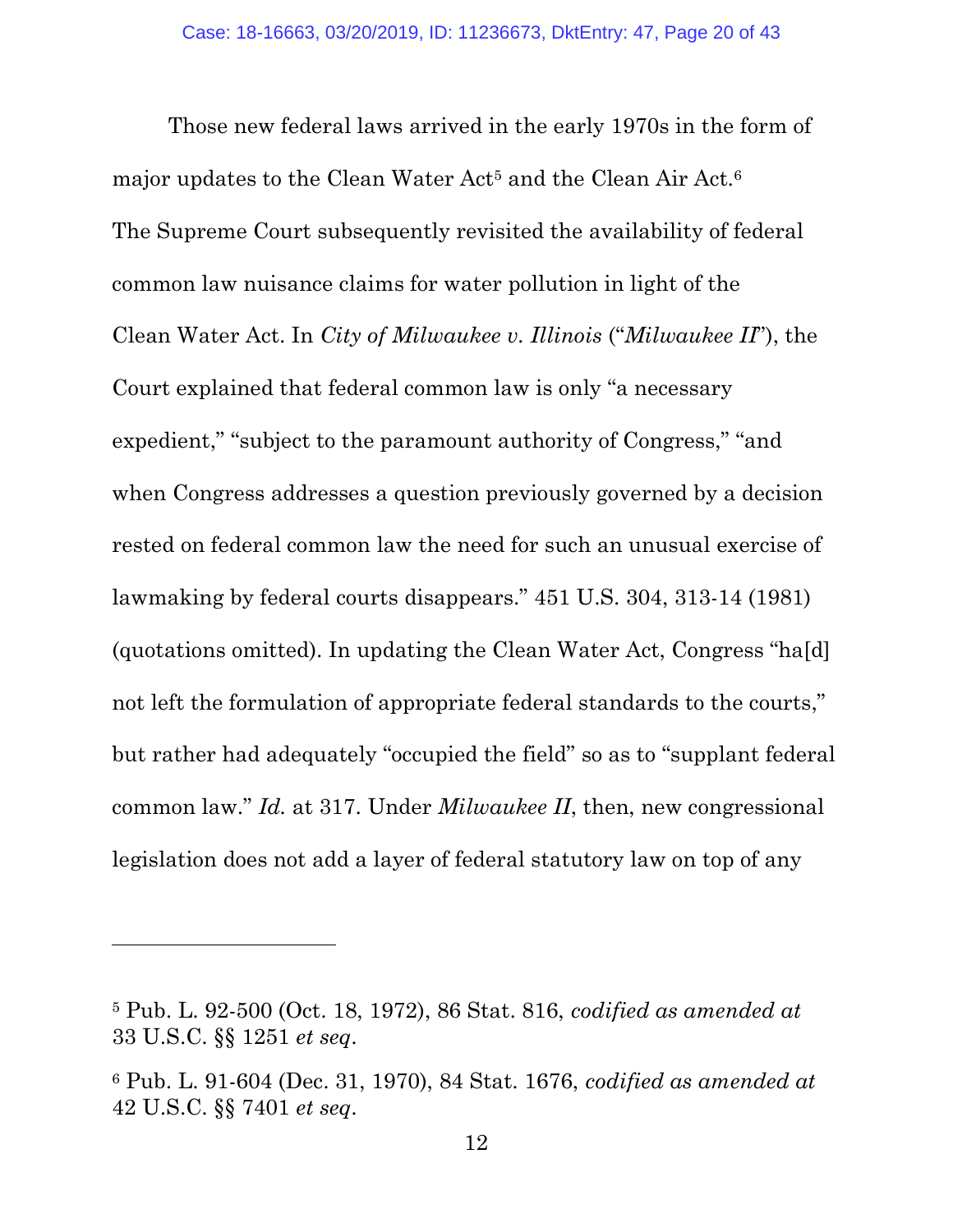existing federal common law. Instead, the new federal statute defines the substance of federal law and the federal common law on that subject ceases to exist.

Milwaukee II presaged the extinction of most federal common law regarding interstate pollution. New federal statutes would replace judicially-created federal standards with congressionally-enacted federal standards. Importantly, however, federal statutes' displacement of federal common law does not simultaneously extinguish all state common law. To the contrary, in International Paper Co. v. Ouellette, the Supreme Court explained that while the relevant federal common law was displaced by the Clean Water Act, state common law nuisance claims for interstate water pollution could be available. 479 U.S. 481, 489 (1987). At that point, with federal common law no longer at issue, the only question was whether Congress intended the federal statute to preempt state law claims. See id. at 491.

### b. The Clean Air Act defines the substance of federal law concerning air pollution.

Just as the Clean Water Act supplanted the federal common law of nuisance for water pollution, so too did the Clean Air Act supplant the federal common law of nuisance for air pollution. As this Court held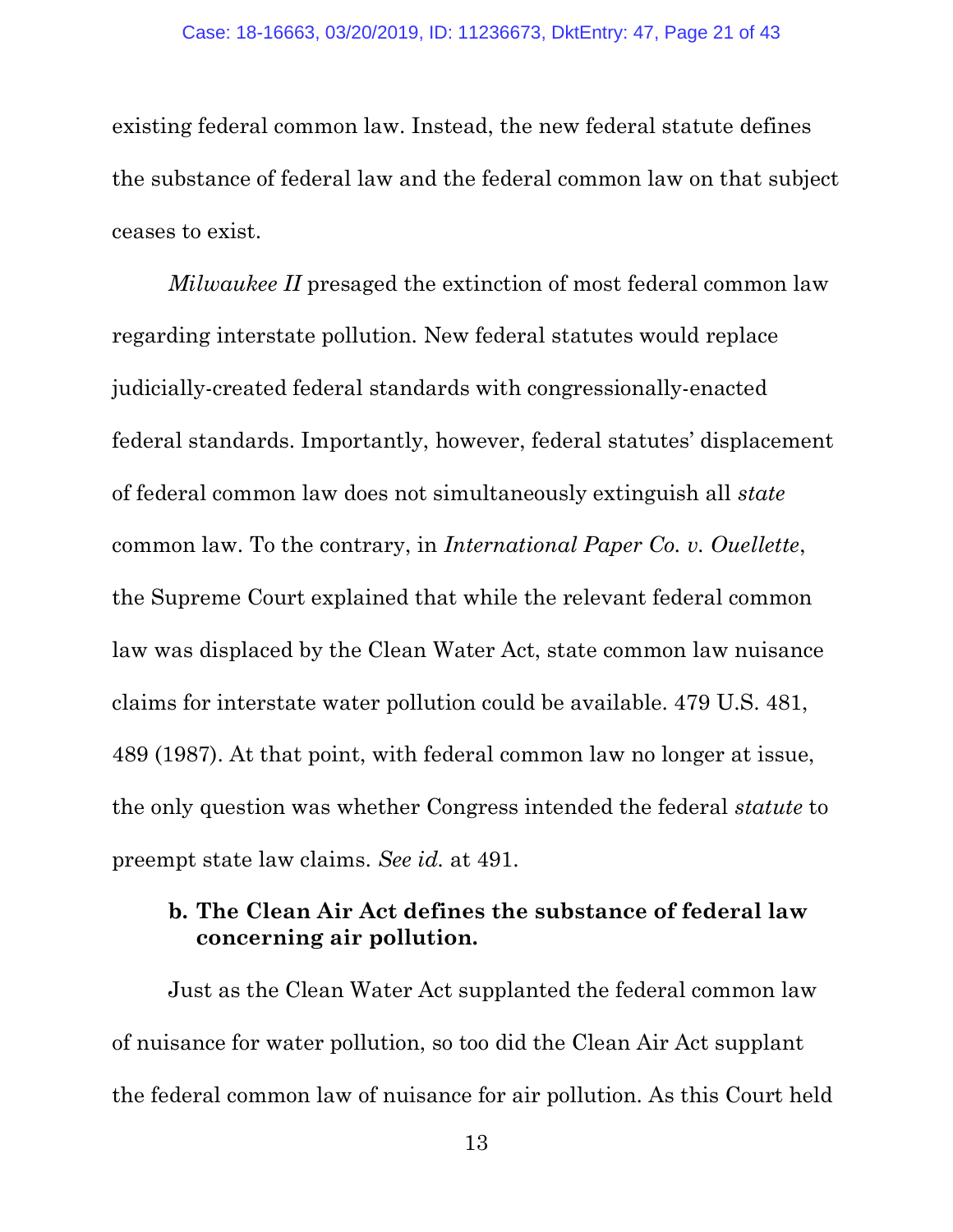in Kivalina, that "federal common law cause of action has been extinguished by Congressional displacement." 696 F.3d at 857. Thus, as further explained below, to the extent the district court relied on any pre-Clean Air Act federal cause of action for interstate air pollution to support removal, that was error.

In 2004, eight States, the City of New York, and three private land trusts sued five major power companies in New York federal court, alleging that defendants' emissions contributed to global warming and thereby unreasonably interfered with public rights. See AEP, 564 U.S. at 418. Plaintiffs sought an injunction setting carbon dioxide emission caps for each defendant under the federal common law of nuisance and, in the alternative, state tort law. See id. at 418-19.

The case eventually reached the Supreme Court. The Second Circuit had ruled that federal common law "governed" these claims, AEP, 564 U.S. at 419, 429, and the Supreme Court granted certiorari to address whether plaintiffs "can maintain federal common law public nuisance claims against carbon-dioxide emitters," id. at 415.

The parties disputed the historic availability of federal common law rights, but the Court found that passage of the Clean Air Act had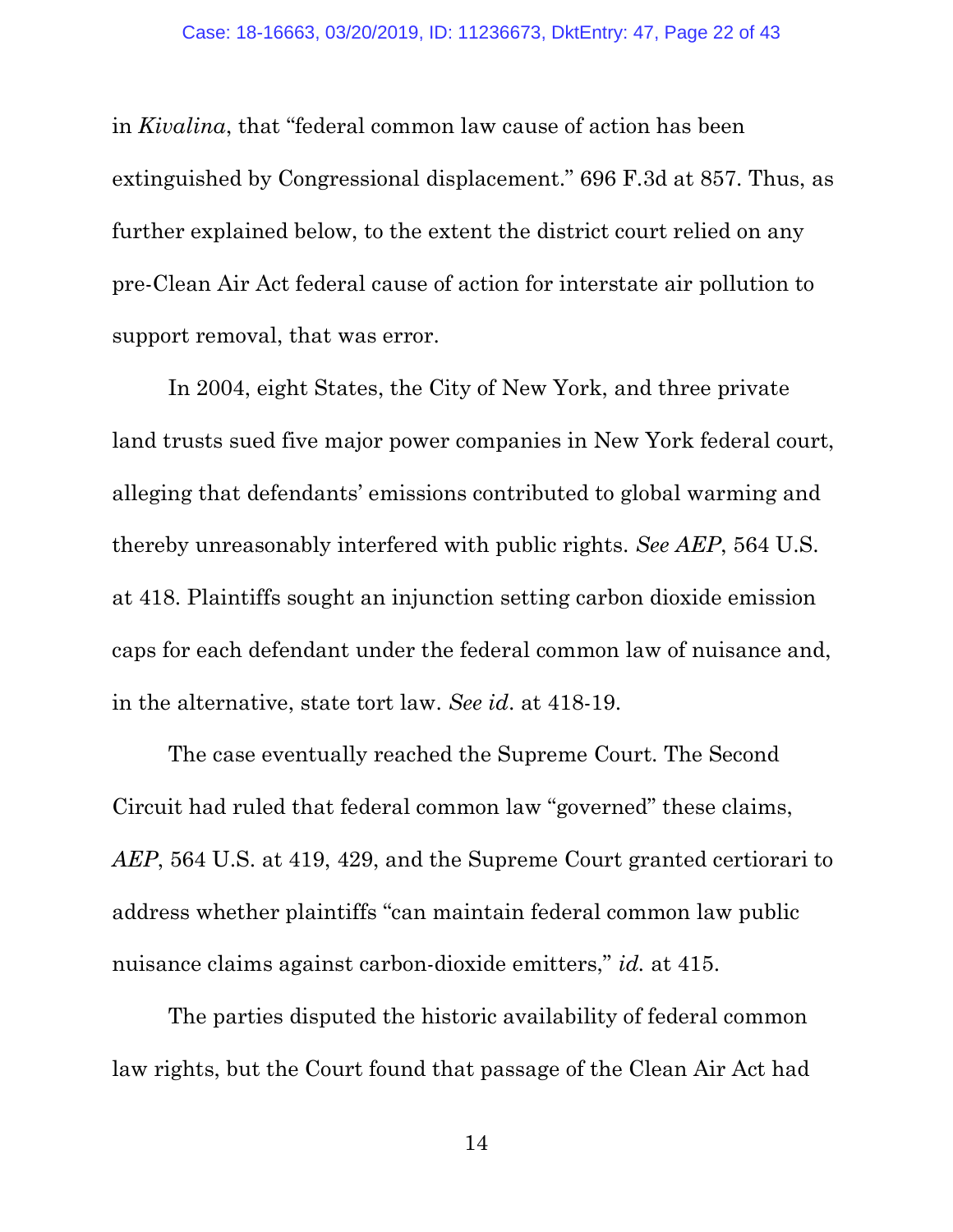rendered that dispute "academic." AEP, 564 U.S. at 423. Relying heavily on *Milwaukee II*, the Court held that "the Clean Air Act and the EPA actions it authorizes displace any federal common law right to seek abatement of carbon-dioxide emissions from fossil-fuel fired power plants." Id. at 424.

Importantly, the Court held that displacement turned on the congressional decision to legislate in this area, and not on the content of federal rights Congress decided to provide. AEP, 564 U.S. at 426. The Court noted that Congress had not directly established a federal right to seek abatement—it had delegated authority to EPA to set a federal standard that would trigger federal rights and remedies. Id. But, the Court concluded, even if EPA declined to set a standard, "courts would have no warrant to employ the federal common law." Id.

In other words, even if federal common law historically recognized a federal right to abatement, Congress is not bound to preserve it. The Supreme Court has "always recognized that federal common law is subject to the paramount authority of Congress." Milwaukee II, 451 U.S. at 313. That paramount authority would be hollow unless Congress could reject prior judicially-created federal common law. Congress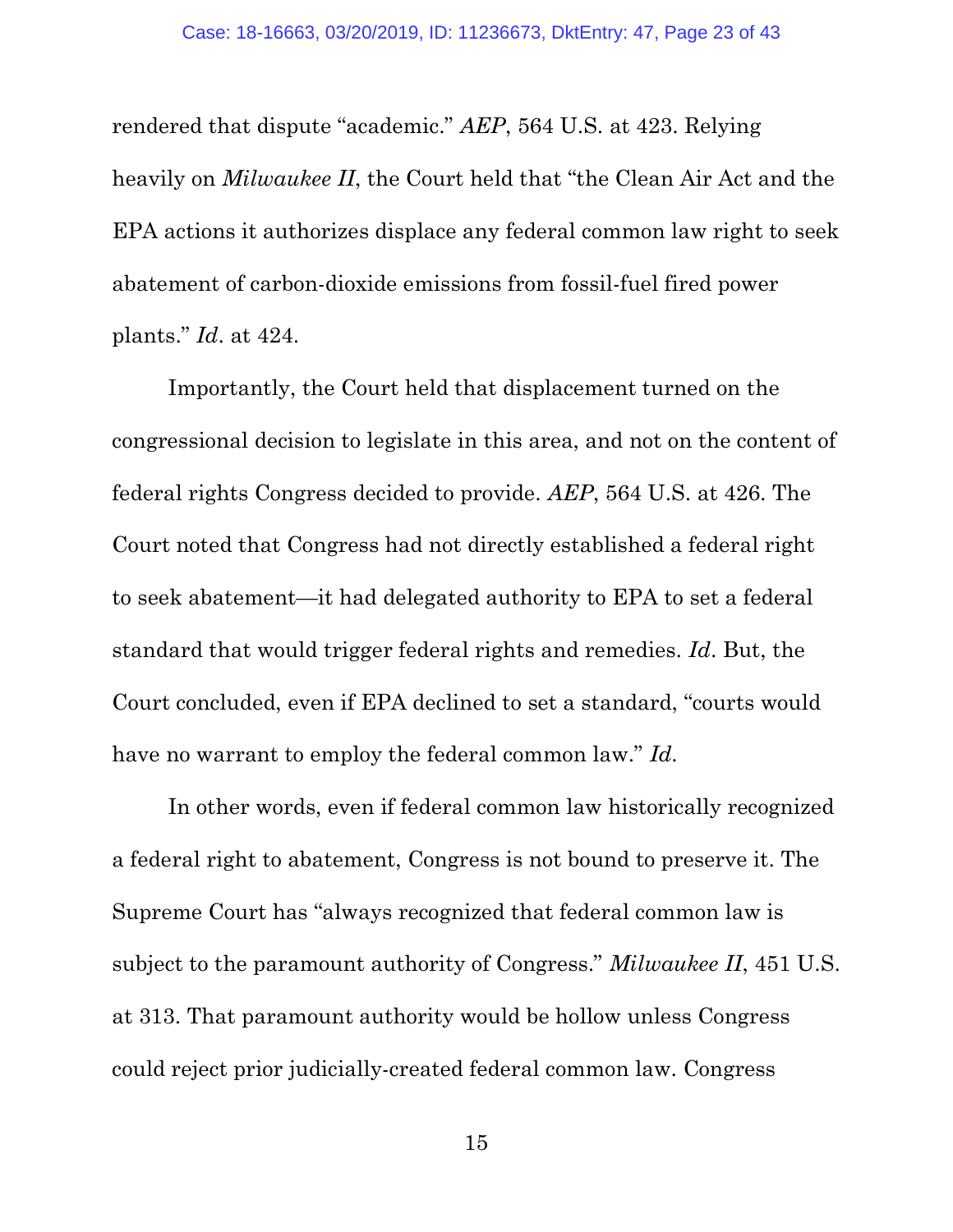instead has the power to "strike a different accommodation" than recognized under federal common law, AEP, 564 U.S. at 422, including contracting the scope of federal law. Under AEP, then, as under Milwaukee II, new congressional legislation does not coexist with prior federal common law—the new statute displaces any federal common law and that federal common law disappears. Thus, the Clean Air Act defines the substance of federal law to the exclusion of federal common law.<sup>7</sup>

This Court reaffirmed these principles in Kivalina. An Alaskan village, Kivalina, sued a large group of energy companies in California federal district court for defendants' contribution to climate change. Like the *AEP* plaintiffs, Kivalina sued under both federal and state common law. Unlike the AEP plaintiffs, Kivalina did not seek an injunction limiting emissions, but rather sought compensatory damages. Kivalina, 696 F.3d at 853-55.

<sup>7</sup> Federal common law may occasionally fill in "statutory interstices" if required. AEP, 564 U.S. at 421. But AEP makes clear that the Clean Air Act does not leave a nuisance-sized interstice in federal law for federal common law to fill. Id. at 423.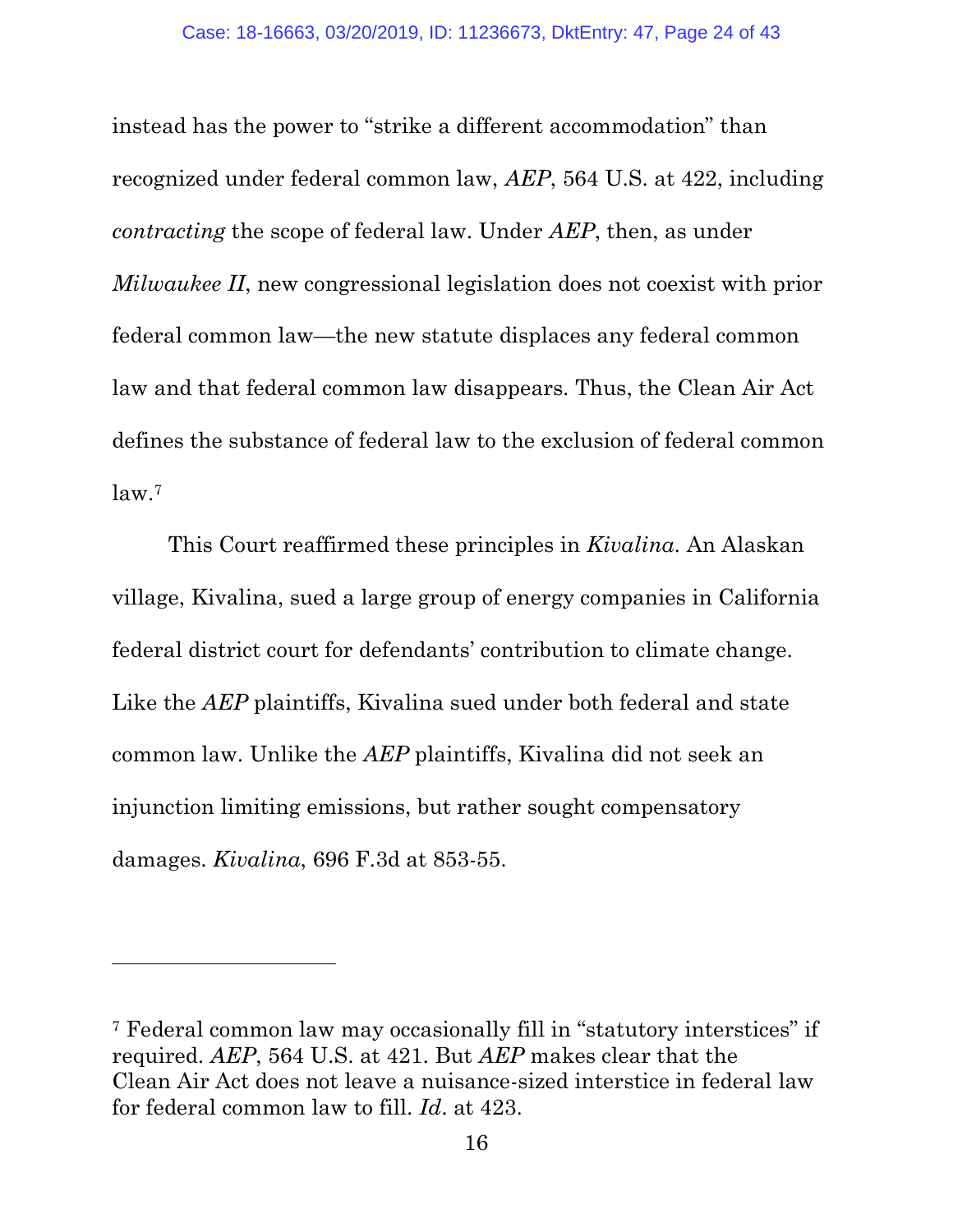This Court applied AEP to dispose of Kivalina's federal common law claim for damages. Under AEP, the "federal common law addressing domestic greenhouse gas emissions has been displaced by Congressional action." Kivalina, 696 F.3d at 858. Displacement, this Court held, means that any "federal common law cause of action has been extinguished," and, once the "cause of action is displaced, displacement is extended to all remedies." Id. at 857 (emphasis added).

In short, congressional action had extinguished the substance of federal common law, and displacement of the federal cause of action, as well as all federal common law remedies, necessarily followed. Id. at 857-58. Like the Supreme Court in AEP, this Court confirmed that new congressional legislation does not coexist with federal common law—it completely replaces it.

The district court here relied on *Milwaukee I, AEP*, and *Kivalina* to conclude that federal common law provides a basis to remove a state law complaint to federal court. See ER 30-31. None of those cases supports the existence of a federal common law cause of action for interstate air pollution—much less one that completely preempts all state law claims for removal purposes. All three cases were filed in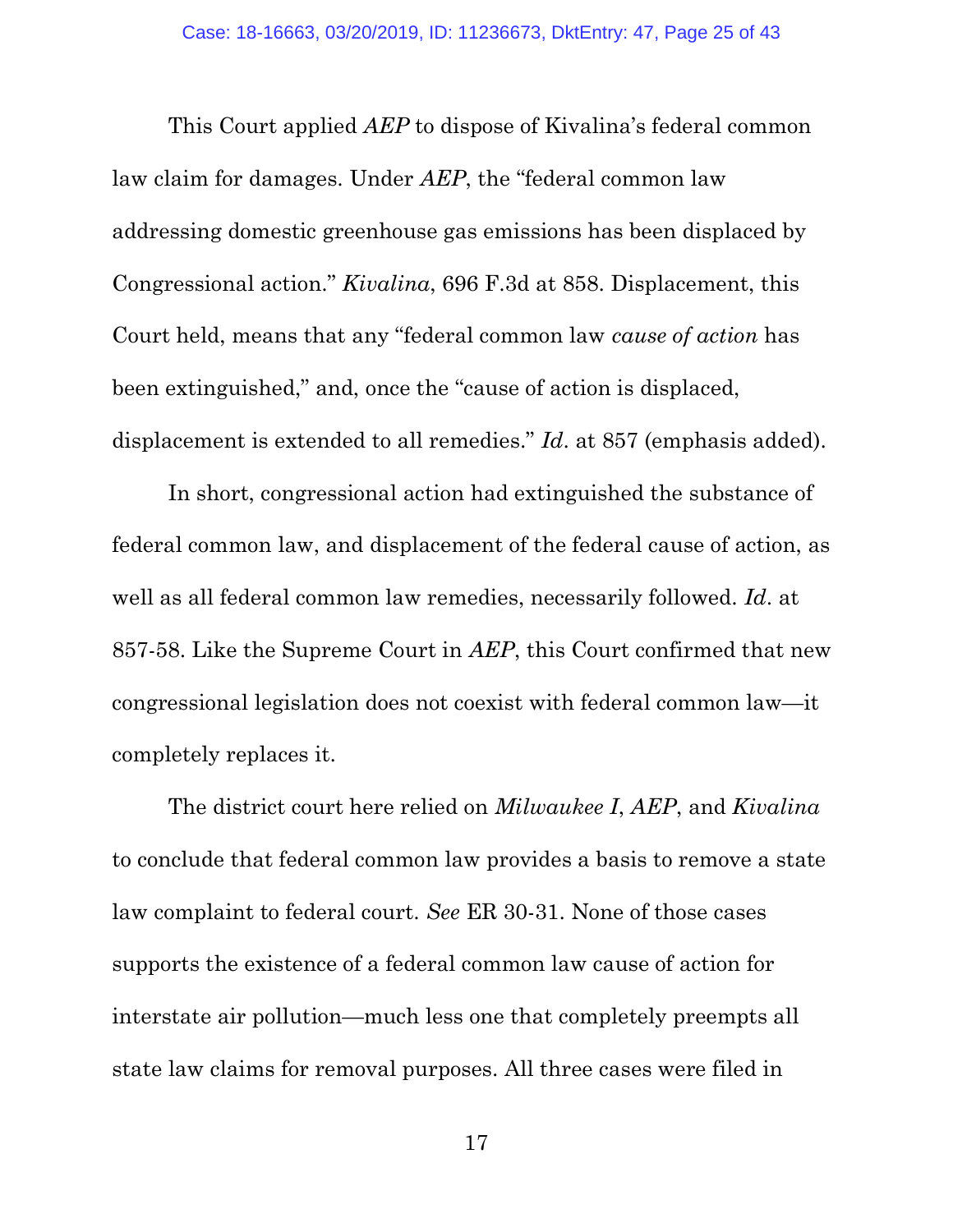federal court by plaintiffs asserting a federal cause of action.

Milwaukee I, 406 U.S. at 93; AEP, 564 U.S. at 418; Kivalina, 696 F.3d at 853. Neither AEP or Kivalina held that climate tort claims must be governed by federal common law, and neither case ruled on whether such claims may be authorized by state law. Both Courts held only that the Clean Air Act had extinguished preexisting federal common law. AEP, 564 U.S. at 415; Kivalina, 696 F.3d at 853; cf. Milwaukee II, 451 U.S. at 317 (holding Clean Water Act displaced federal common law recognized in Milwaukee I).

Importantly, neither AEP or Kivalina addressed whether the Clean Air Act preempts state law climate claims.8 Plaintiffs in both

<sup>8</sup> Displacement and preemption are materially different. AEP, 564 U.S. at 423-24. Displacement is readily found, because "it is for Congress, not federal courts, to articulate the appropriate standards to be applied as a matter of federal law." Milwaukee II, 451 U.S. at 316-17. In contrast, when considering preemption, courts "start with the assumption that the historic police powers of the States were not to be superseded by the Federal Act unless that was the clear and manifest purpose of Congress." Id. at 316; see AEP, 564 U.S. at 423. The Court in the past sometimes used the terms "preemption" and "displacement" interchangeably, cf. Milwaukee I, 406 U.S. at 107; AEP, 564 U.S. at 423, but regardless of the terminology, the Court has always employed a more stringent standard when considering claims that federal law preempts state law. E.g., Milwaukee II, 451 U.S. at 316, 317 n.9.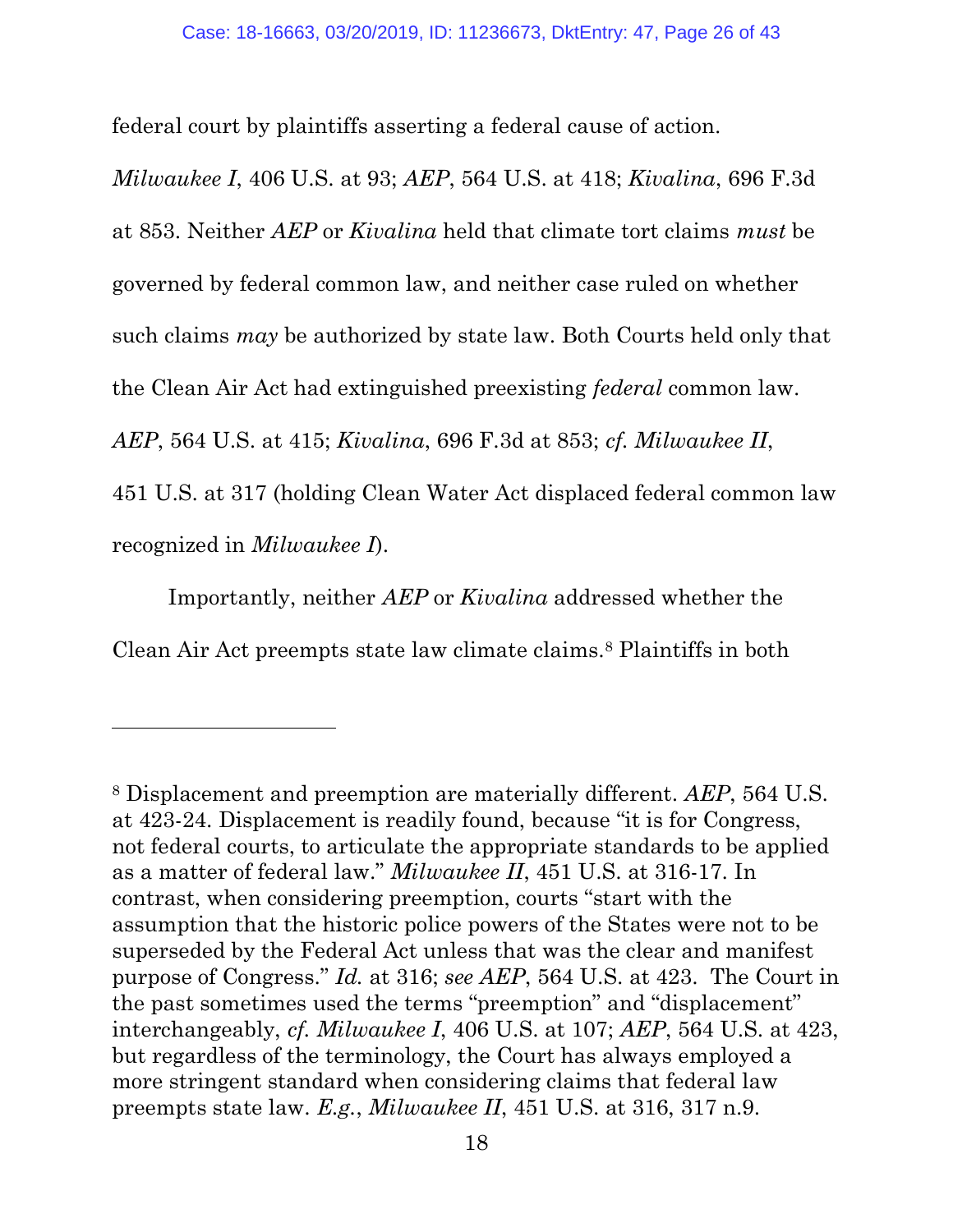cases asserted state common law claims in the alternative to federal common law, AEP, 564 U.S. at 418; Kivalina, 696 F.3d at 858 (Pro, J., concurring), but neither Court reached those claims at all, AEP, 564 U.S. at 429; Kivalina, 696 F.3d at 858. In short, because the "Clean Air Act displaces federal common law," the "availability vel non" of Plaintiffs' state law claims here depends on the "preemptive effect of the federal Act." AEP, 564 U.S. at 429. As explained below, infra Section II, the Clean Air Act does not preempt—much less completely preempt all state law climate claims.

# c. There is no unique federal interest in climate change that completely preempts state law.

The district court recognized that federal common law is only "appropriately fashioned" when necessary to protect "uniquely federal interests." ER 29. The court then opined that the need for a "uniform" response to climate change supported fashioning federal common law: "the transboundary problem of global warming raises exactly the sort of federal interests that necessitate a uniform solution." ER 30-31. To the extent the district court held that addressing climate change—or addressing it uniformly—is a uniquely federal interest, such that a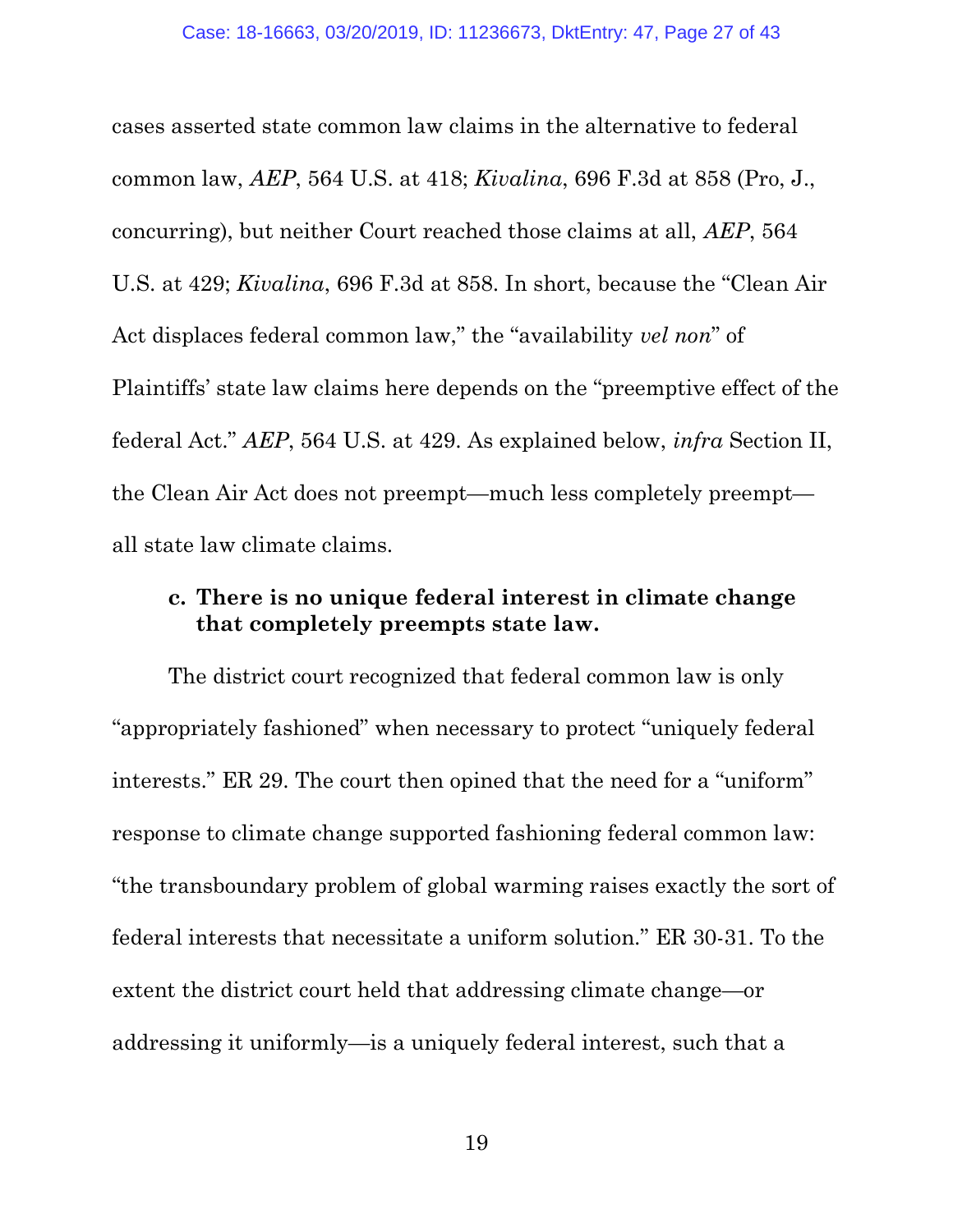federal court can fashion common law that completely preempts state law, that holding was error.

Only a "narrow" category of transboundary disputes truly raises uniquely federal interests: those interstate or international disputes "implicating the conflicting rights of States or our relations with foreign nations." Texas Industries, 451 U.S. at 641. Plaintiffs' claims here are brought against five private parties for the tortious promotion of fossil fuels. These claims do not implicate the conflicting rights of States or relations with foreign nations.

The actual interstate or international aspects of Plaintiffs' claims are mundane. Suits involving parties in different jurisdictions, or conduct that crosses national or state boundaries, or global branding or marketing, all have "interstate" or "international" characteristics, but do not implicate uniquely federal concerns. Cf. O'Melveny & Myers v. F.D.I.C., 512 U.S. 79, 88 (1994) ("uniformity of law" governing "primary conduct on the part of private actors" not a significant federal interest). For example, a coalition of forty different state attorneys general recently reached a settlement with a Swiss bank concerning the fraudulent manipulation of LIBOR, "a benchmark interest rate that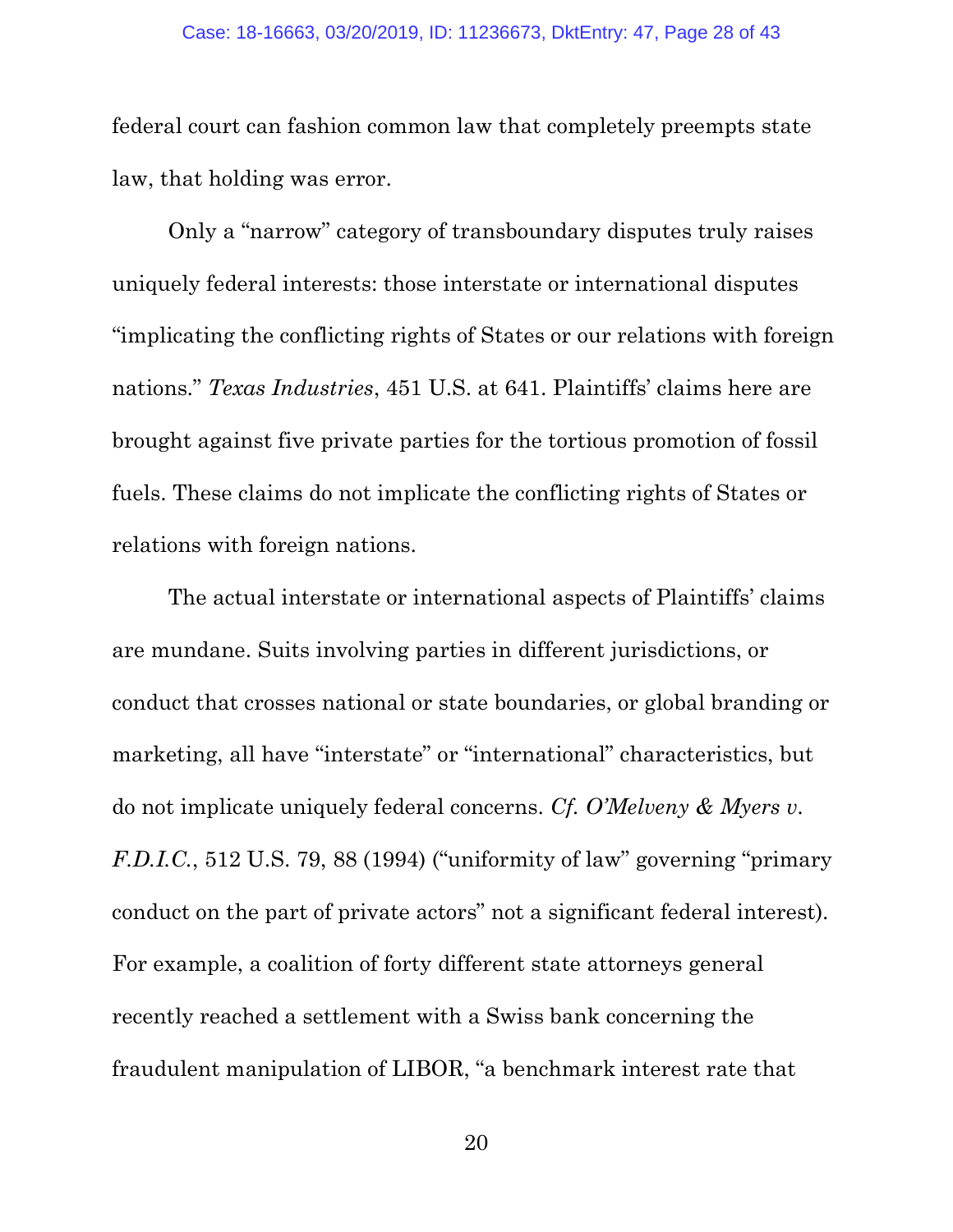affects financial instruments worth trillions of dollars and has a farreaching impact on global markets and consumers."<sup>9</sup>

To be sure, there is a federal interest in addressing climate change. But it is not a unique interest: "It is well settled that the states have a legitimate interest in combating the adverse effects of climate change on their residents." O'Keeffe, 903 F.3d at 913; accord Rocky Mountain Farmers Union v. Corey, 913 F.3d 940, 957 (9th Cir. 2019). And there are federal remedies that should be brought to bear. But federal remedies are not the exclusive means to address climate change.

<sup>9</sup> Press Release, N.Y. Att'y Gen., A.G. Underwood Announces \$68 Million Multistate Settlement With UBS AG ("UBS") For Artificially Manipulating Interest Rates (Dec. 21, 2018), https://ag.ny.gov/pressrelease/ag-underwood-announces-68-million-multistate-settlement-ubsag-ubs-artificially; see also, e.g., In re Volkswagen "Clean Diesel" Mktg., Sales Practices, & Prod. Liab. Litig., 895 F.3d 597, 603 (9th Cir. 2018) (affirming approval of \$10 billion settlement between consumers and German company to resolve "a bevy of claims under state and federal law"); Felix v. Volkswagen Grp. of Am., Inc., No. A-0585-16T3, 2017 WL 3013080, at \*1, \*6-7 (N.J. Super. Ct. App. Div. July 17, 2017), appeal denied, 177 A.3d 109 (N.J. 2017) (state law claims against non-resident car manufacturer for fraudulent marketing not preempted by Clean Air Act); W. Virginia ex rel. Morrisey v. McKesson Corp., No. 16-1772, 2017 WL 357307, at \*1, \*9 (S.D. W. Va. Jan. 24, 2017) (state law tort claims against non-resident, national drug distributor, arising out of tortious interstate shipments, remanded to state court).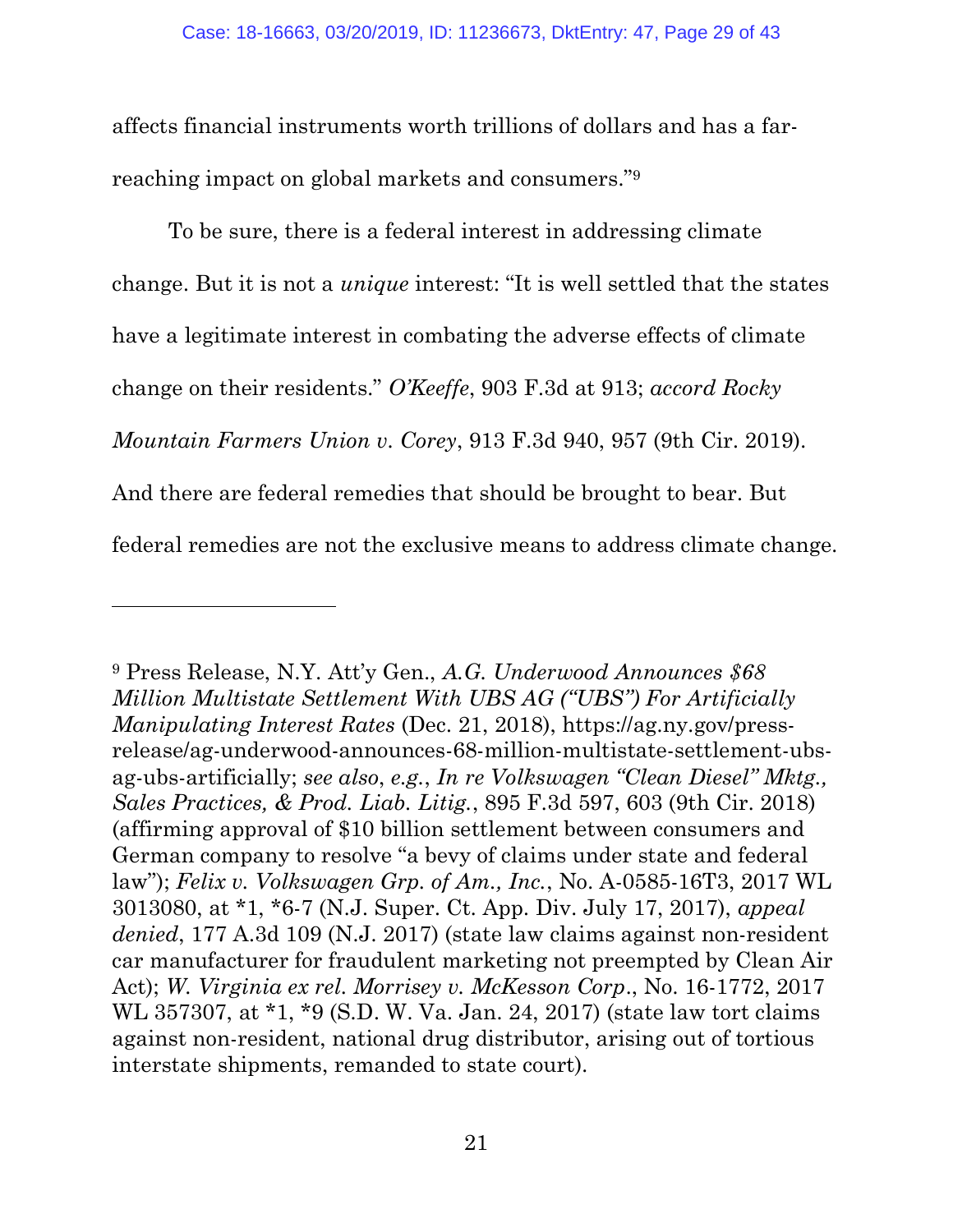State law remedies are an important component of mitigation efforts.<sup>10</sup> In short, the federal interest in climate change is not "unique" and does not preclude enforcement of state law remedies. Cf. Nat'l Audubon Soc. v. Dep't of Water, 869 F.2d 1196, 1203 (9th Cir. 1988) ("[T]here is not 'a uniquely federal interest' in protecting the quality of the nation's air. Rather, the primary responsibility for maintaining the air quality rests on the states.").

<sup>10</sup> See, e.g., Fourth National Climate Assessment, vol. II, ch. 29, fig. 29.1 Mitigation-Related Activities at State and Local Levels, https://nca2018.globalchange.gov/chapter/29/. "For example, states in the Northeast take part in the Regional Greenhouse Gas Initiative, a mandatory market-based effort to reduce power sector emissions." Id. at State of Emissions Mitigation Efforts. This state law initiative has led to substantial reductions in emissions and corresponding public health benefits. See, e.g., Abt Associates, Analysis of the Public Health Impacts of the Regional Greenhouse Gas Initiative, 2009-2014 (Jan. 2017), https://www.abtassociates.com/insights/publications/report/analysis-ofthe-public-health-impacts-of-the-regional-greenhouse-gas-0.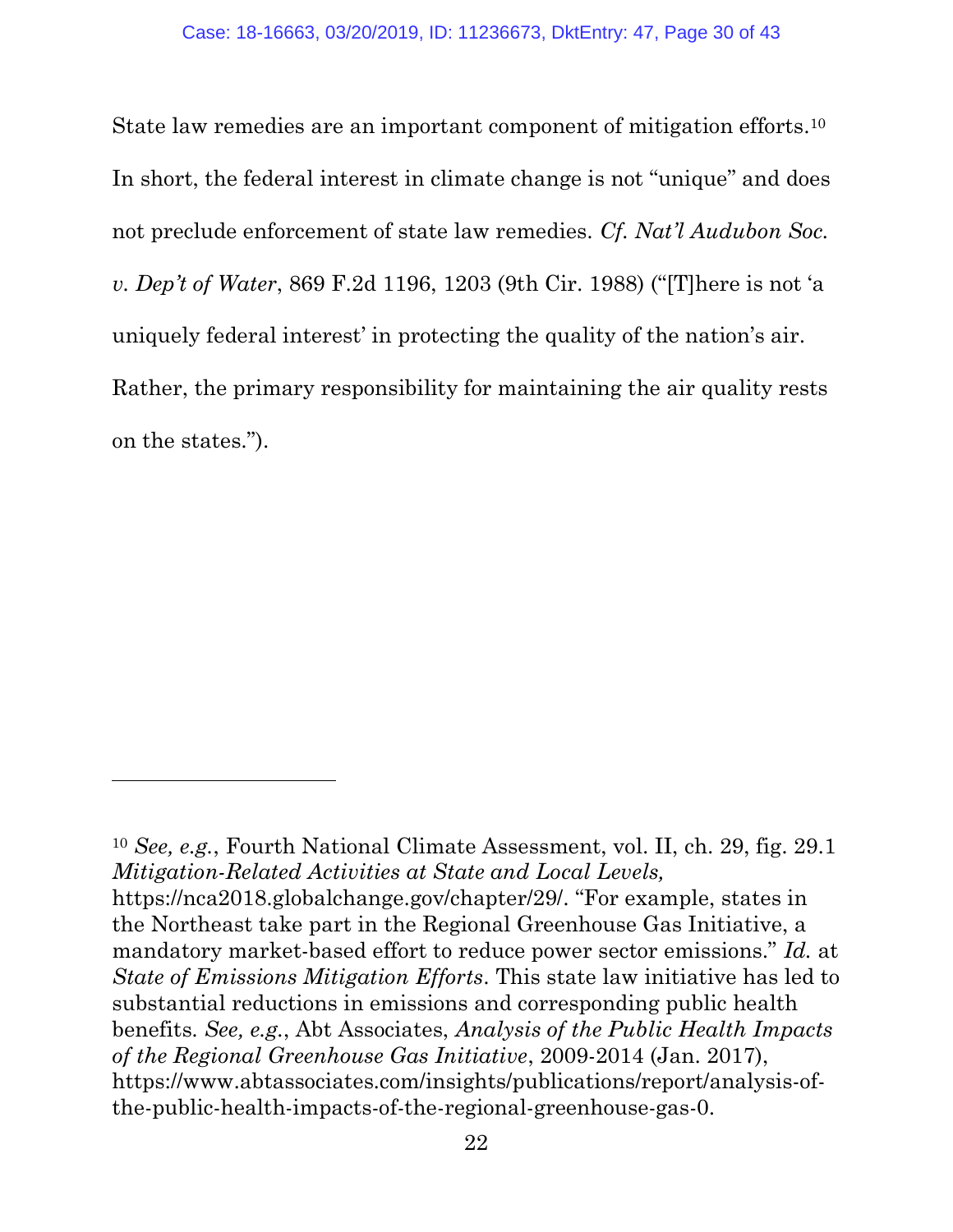# II. The Clean Air Act does not completely preempt Plaintiffs' claims.

Although not reached by the district court, Defendants also contend that Plaintiffs' California law nuisance claims are removable because they are completely preempted by the Clean Air Act. See, e.g., ER 207. Defendants are wrong. Complete preemption only applies in extraordinary cases where a federal statute both preempts state law claims and provides a replacement federal cause of action. See Caterpillar, 482 U.S. at 393. No court has ever held that the Clean Air Act completely preempts state law climate claims. With good reason. The Act expressly preserves states' broad traditional authority to address air pollution under state law. OFA, 331 F.3d at 670-71.

The conclusion that the Clean Air Act does not completely preempt all state law claims related to climate change is confirmed by the fact that that Act does not even "ordinarily" preempt all state law climate claims. Ordinary preemption, as distinct from complete preemption, comes in three forms: "express," "field," and "conflict." Murphy, 138 S. Ct. at 1480. As explained below, under any of these formal tests, the Clean Air Act does not broadly preempt all state law climate claims either.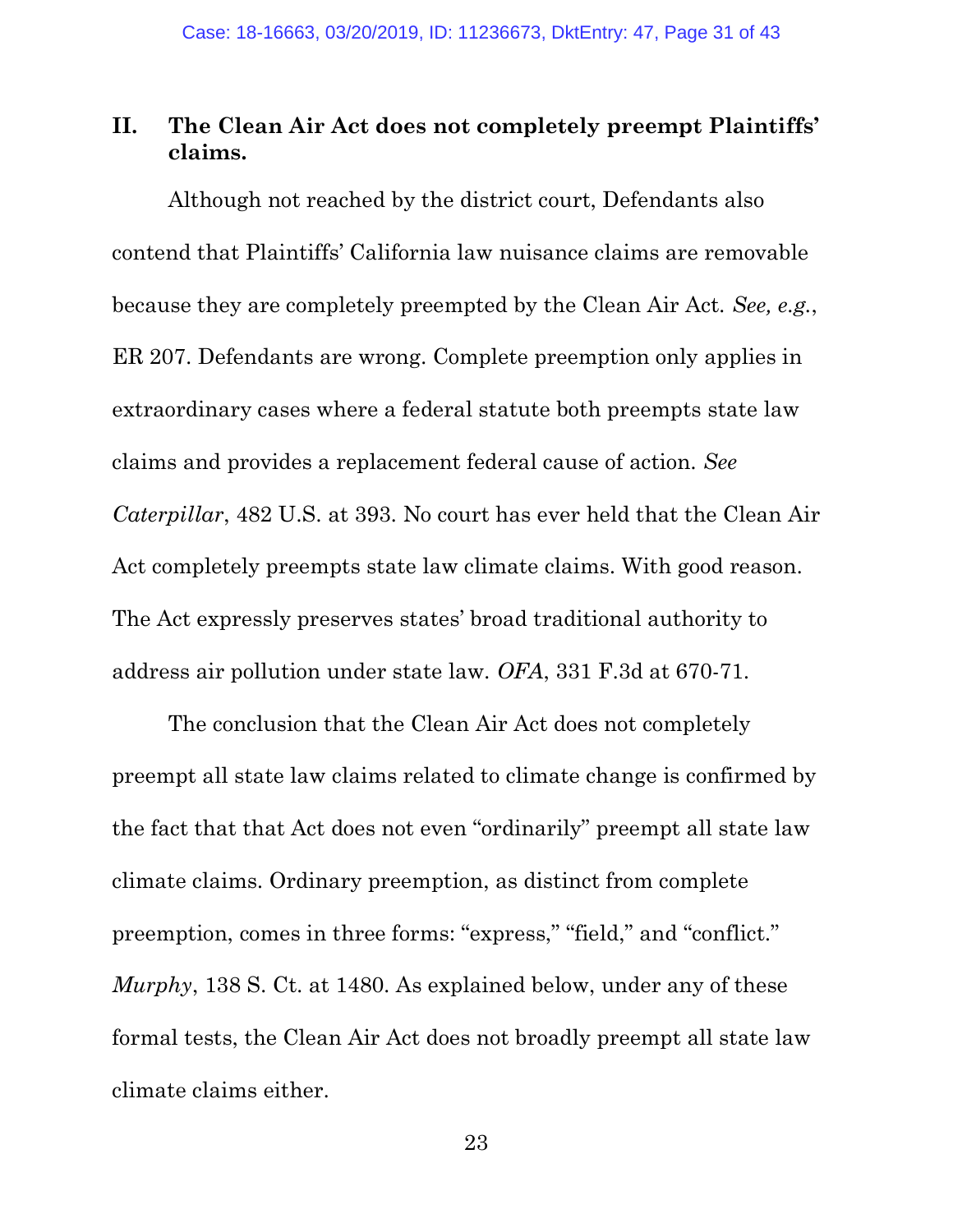This should not be surprising. *First*, all preemption is ultimately based on the Supremacy Clause, which simply provides "that federal law is supreme in case of a conflict with state law." Murphy, 138 S. Ct. at 1479. At bottom, state law climate claims are not generally preempted because there is no inherent conflict between those claims and the Clean Air Act. "The central goal of the Clean Air Act is to reduce air pollution." OFA, 331 F.3d at 673. State law climate claims do not conflict with that goal—they complement it.

Second, "[t]he text of the Clean Air Act, in a number of different sections, explicitly protects the authority of the states to regulate air pollution." Exxon Mobil Corp., 217 F.3d at 1254. Among other things:

The Clean Air Act also includes a sweeping and explicit provision entitled the "Retention of State Authority." This section provides that, with the exception of aircraft emissions, standards for new motor vehicles and . . . [certain] fuel additives, "nothing in this chapter shall preclude or deny the right of any State or political subdivision thereof to adopt or enforce (1) any standard or limitation respecting emissions of air pollutants or (2) any requirement respecting control or abatement of air pollution."

Id. at 1255 (quoting 42 U.S.C. § 7416). The Act also contemplates the existence of both statutory and common law rights to seek relief from harmful emissions outside the Act's framework, and explicitly preserves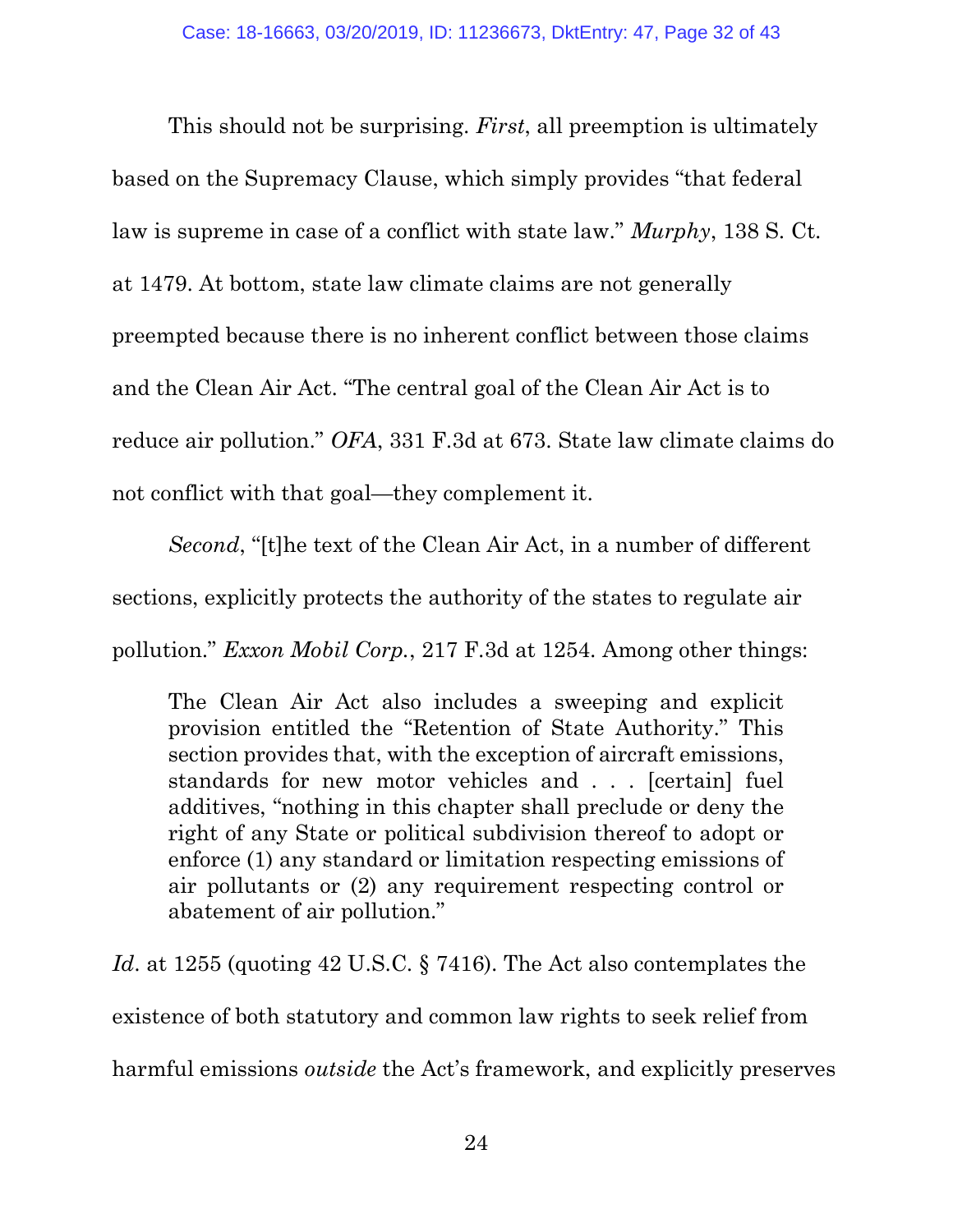those rights. See 42 U.S.C. § 7604(e) (provision of "citizen suit" right to enforce Clean Air Act standards shall not restrict "any right" "under any statute or common law to seek enforcement of any emission standard or limitation or to seek any other relief").

# a. The Clean Air Act does not expressly preempt all state law climate claims.

Congress can expressly preempt state law. The Employee Retirement Income Security Act ("ERISA"), 29 U.S.C. § 1001 et seq., for example, preempts "any and all State laws insofar as they may now or hereafter relate to any employee benefit plan." 29 U.S.C. § 1144(a). The Clean Air Act contains no comparable provision preempting state laws that relate to climate change. As noted above, the Act expressly preserves state law in broad areas.

The Act does contain a few express preemption provisions. For example, Section 209(a) provides that states may not prescribe "any standard relating to the control of emissions from new motor vehicles."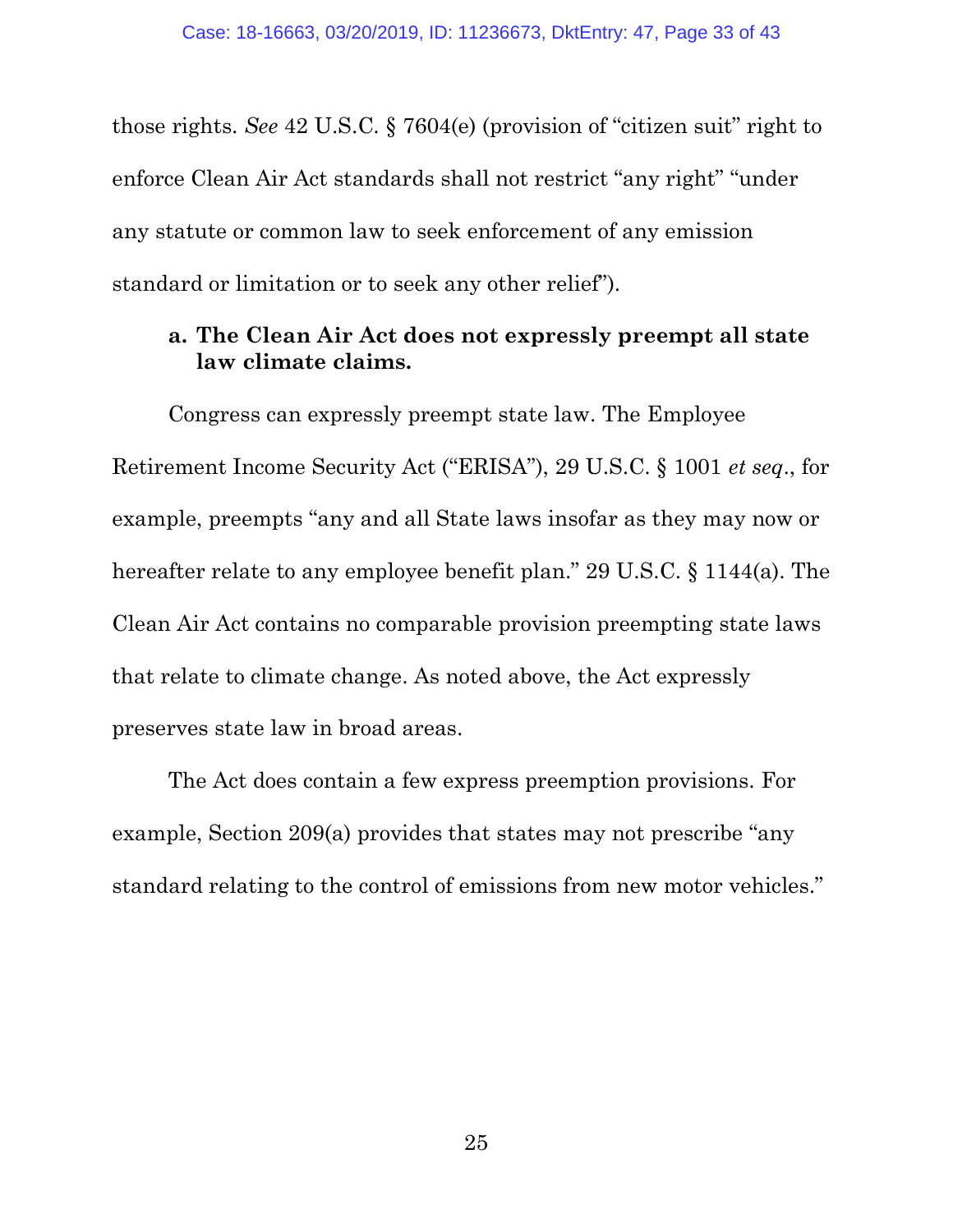42 U.S.C. § 7543(a).11 Section 211(c) likewise provides that states may not impose controls on any "fuel or fuel additive" "for purposes of motor vehicle emission control." Id.  $\S 7545(c)(4)(A)^{12}$ ; see also id.  $\S 7573$ (preempting direct state regulation of aircraft emissions).

But these express provisions are limited to their terms and do not preempt even all state law actions relating to fuels or to new motor vehicle emissions. See, e.g., OFA, 331 F.3d at 670 (California ban on fuel additive not preempted under Section 211(c) because ban was enacted to protect state waters and not to regulate emissions); O'Keeffe, 903 F.3d at 917 (Oregon program regulating production and sale of fuels based on greenhouse gas emissions not preempted under Section 211(c)); In re Volkswagen "Clean Diesel" Mktg., Sales Practices, & Products Liab. Litig., 349 F.Supp.3d 881, 911 (N.D. Cal. 2018) (state law claims for deceptive marketing of "clean" emission vehicles not preempted by Section 209(a)). The presence of these specific preemption

-

<sup>11</sup> California, however, is expressly exempted from this provision and allowed to set higher standards in most instances. See 42 U.S.C.  $\S 7543(b)(1)$ , (e)(2)(A). And, in general, any other state may choose to adopt California's higher standards. Id. § 7507, 7543(e)(2)(B).

<sup>&</sup>lt;sup>12</sup> California, again, is generally exempt. See  $42$  U.S.C.  $\S 7545(c)(4)(B)$ .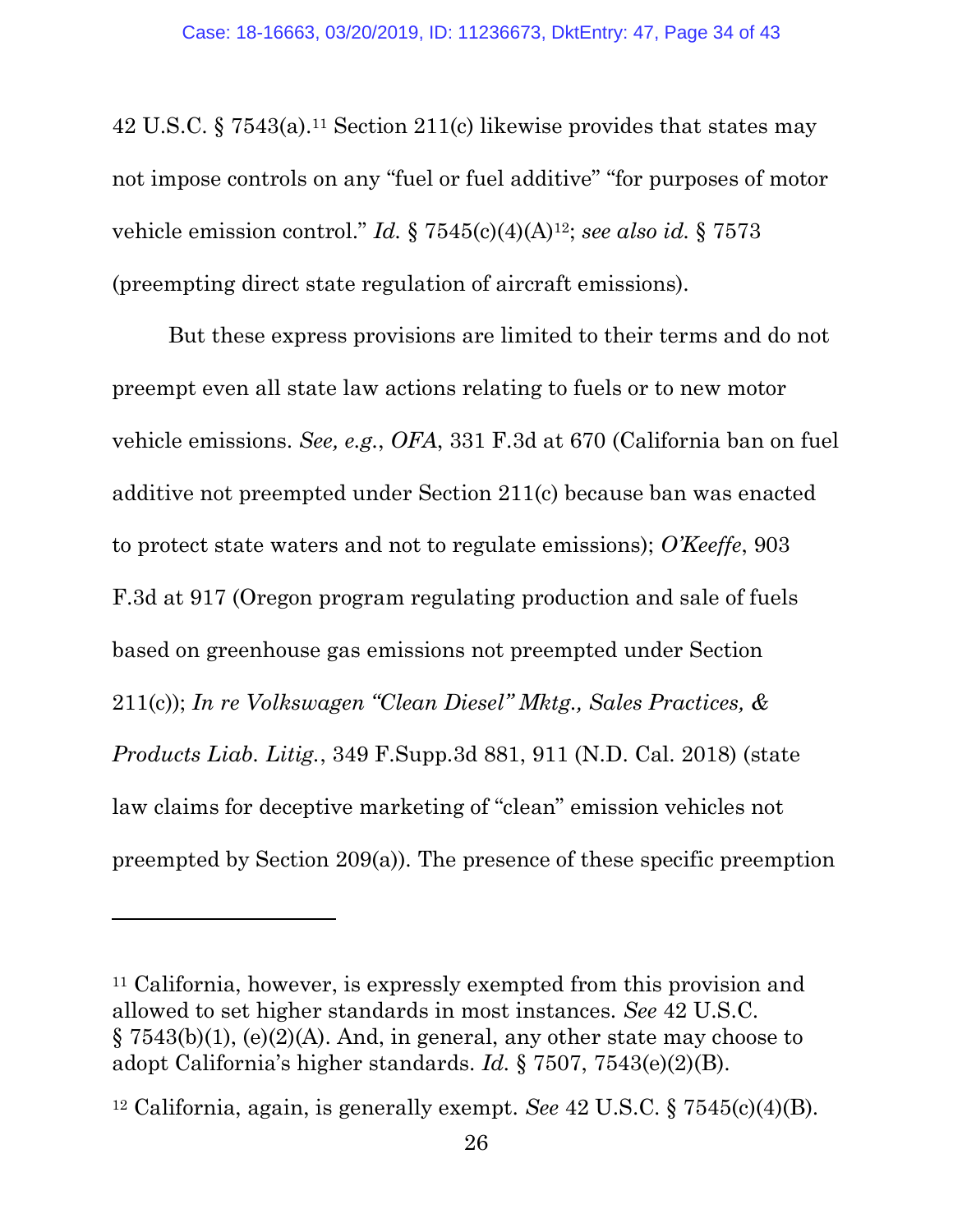provisions simply highlights that the Clean Air Act does not contain any provision that broadly preempts state law claims that relate to climate change.

# b. The Clean Air Act does not preempt the field of climate regulation.

State law can also be preempted "where it regulates conduct in a field that Congress intended the Federal Government to occupy exclusively." OFA, 331 F.3d at 667 (quoting English v. Gen. Elec. Co., 496 U.S. 72, 78-79 (1990)). No court has ever held that the Clean Air Act occupies the entire regulatory field relating to air pollution or climate change. "It is well settled that the states have a legitimate interest in combating the adverse effects of climate change on their residents. Air pollution prevention falls under the broad police powers of the states, which include the power to protect the health of citizens in the state." O'Keeffe, 903 F.3d at 913 (citations omitted). In these areas, there is a strong presumption that state law is not preempted "unless it was the clear and manifest purpose of Congress to do so." Exxon Mobil Corp., 217 F.3d at 1256; OFA, 331 F.3d at 673; see also Wyeth v. Levine, 555 U.S. 555, 565 (2009) (presumption against preemption of state police powers is a "cornerstone[] of our preemption jurisprudence");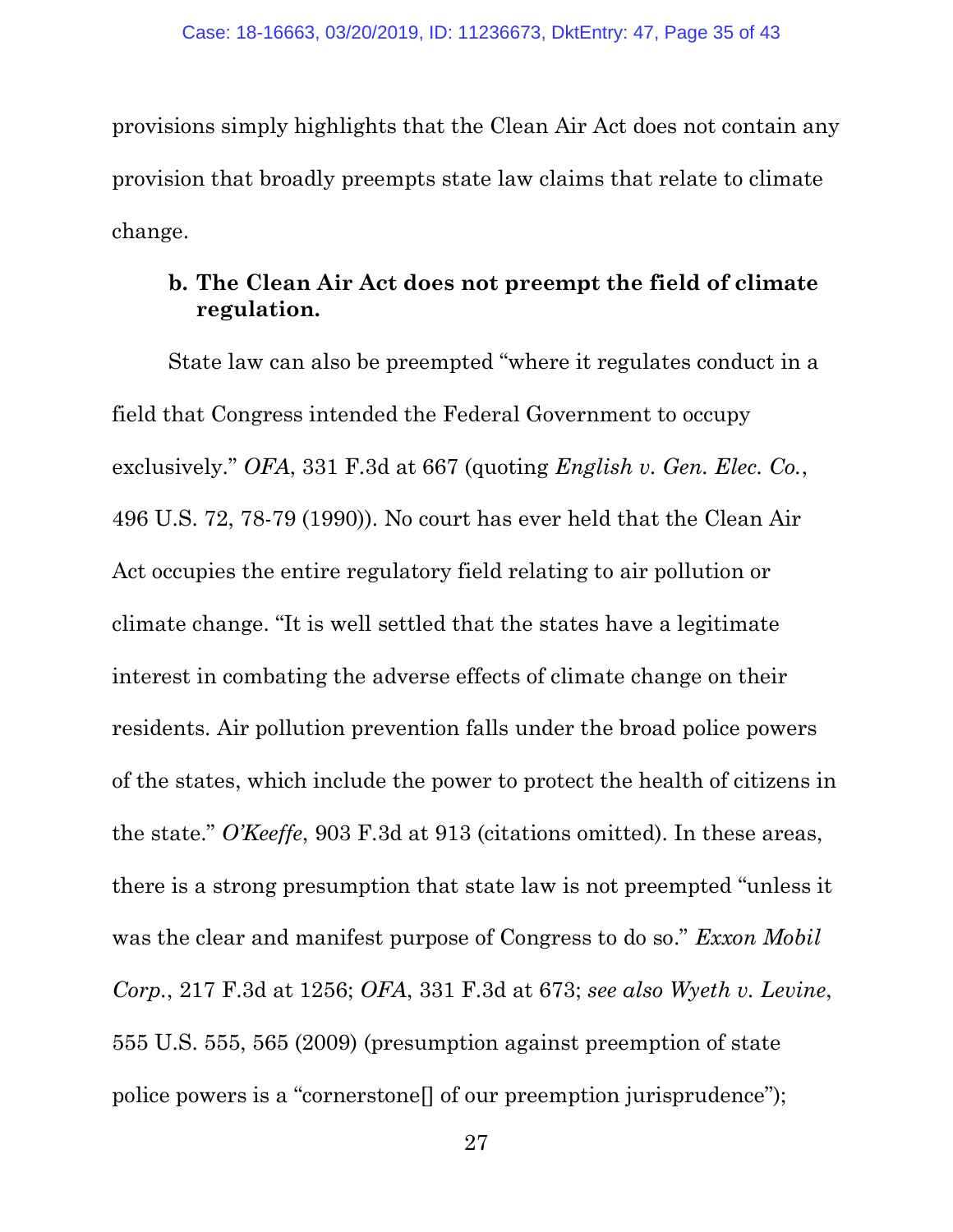Silkwood, 464 U.S. at 248 (states possess "traditional authority to provide tort remedies").<sup>13</sup>

The Clean Air Act does not provide evidence—clear or otherwise that Congress intended to preempt all state authority to address climate change. To the contrary, as discussed above, the Act evidences clear congressional intent to broadly protect the authority of states to regulate air pollution. Exxon Mobil Corp., 217 F.3d at 1254-56. "The first section of the Clean Air Act, entitled 'Congressional Findings,' makes clear that the states retain the leading role in regulating matters of health and air quality." Id. at  $1254$  (citing  $42 \text{ U.S.C.}$  §  $7401(a)(3)$ ). In other sections of the Act, "the primary responsibility of the states is again reaffirmed." Id. (citing 42 U.S.C. § 7407, covering state implementation plans for air quality). The Act further expressly preserves state authority in "sweeping and explicit" language, id. at

<sup>13</sup> Accord In re Methyl Tertiary Butyl Ether (MTBE) Products Liab. Litig., 725 F.3d 65, 96 (2d Cir. 2013) ("Imposing state tort law liability for negligence, trespass, public nuisance, and failure-to-warn—as the jury did here—falls well within the state's historic powers to protect the health, safety, and property rights of its citizens. In this case, therefore, the presumption that Congress did not intend to preempt state law tort verdicts is particularly strong.").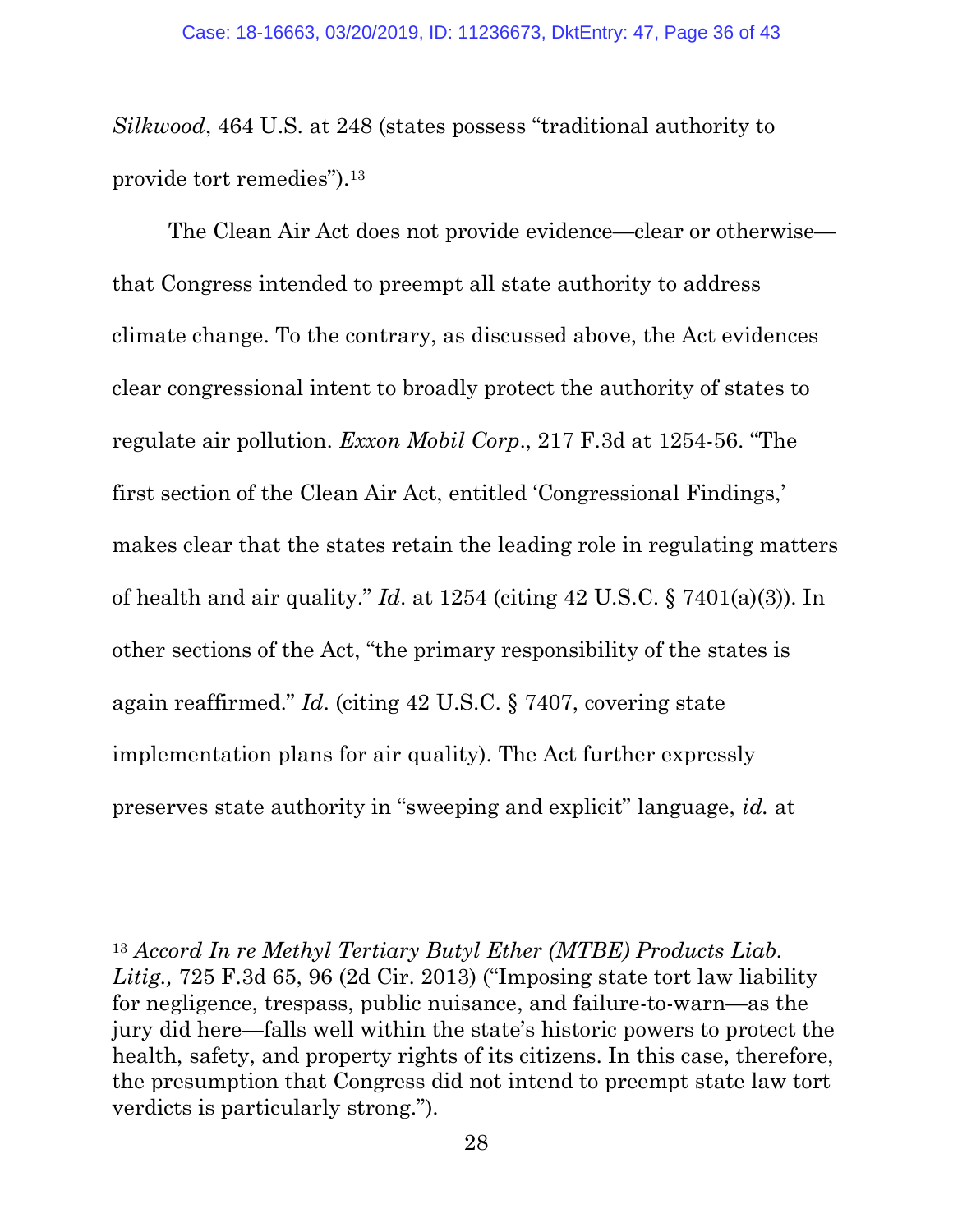1255 (citing 42 U.S.C. § 7416), and then expressly preserves the right of "any person" to enforce those rights outside of the Clean Air Act, see 42 U.S.C. § 7604(e). The text and structure of the Act forecloses any inference that Congress intended federal authority to be exclusive. Exxon Mobil Corp., 217 F.3d at 1254 ("The Supreme Court has given substantial weight in preemption analysis to evidence that Congress intended to preserve the states regulatory authority.").<sup>14</sup> Cf. Wyeth, 555 U.S. at 575 (the case for preemption is "particularly weak" where Congress indicates awareness of the operation of state law).

In short, nothing in the Clean Air Act demonstrates a congressional intent to exclusively occupy the field of climate regulation—or, for that matter, the field of promotion of fossil fuels, which is not addressed by the Act at all.

<sup>14</sup> Congressional intent to exclusively occupy a field of regulation can sometimes be inferred from the scope of a statute. Altria Grp. v. Good, 555 U.S. 70, 76 (2008). But simply labeling a statute's scope "comprehensive" does not suffice. See, e.g., Wis. Pub. Intervenor v. Mortier, 501 U.S. 597, 613 (1991). The Clean Air Act is a prime example: it "establishes a comprehensive program for controlling and improving the United States' air quality," but it does so through both "state and federal regulation." Natural Res. Def. Council, Inc. v. U.S. E.P.A., 638 F.3d 1183, 1185 (9th Cir. 2011).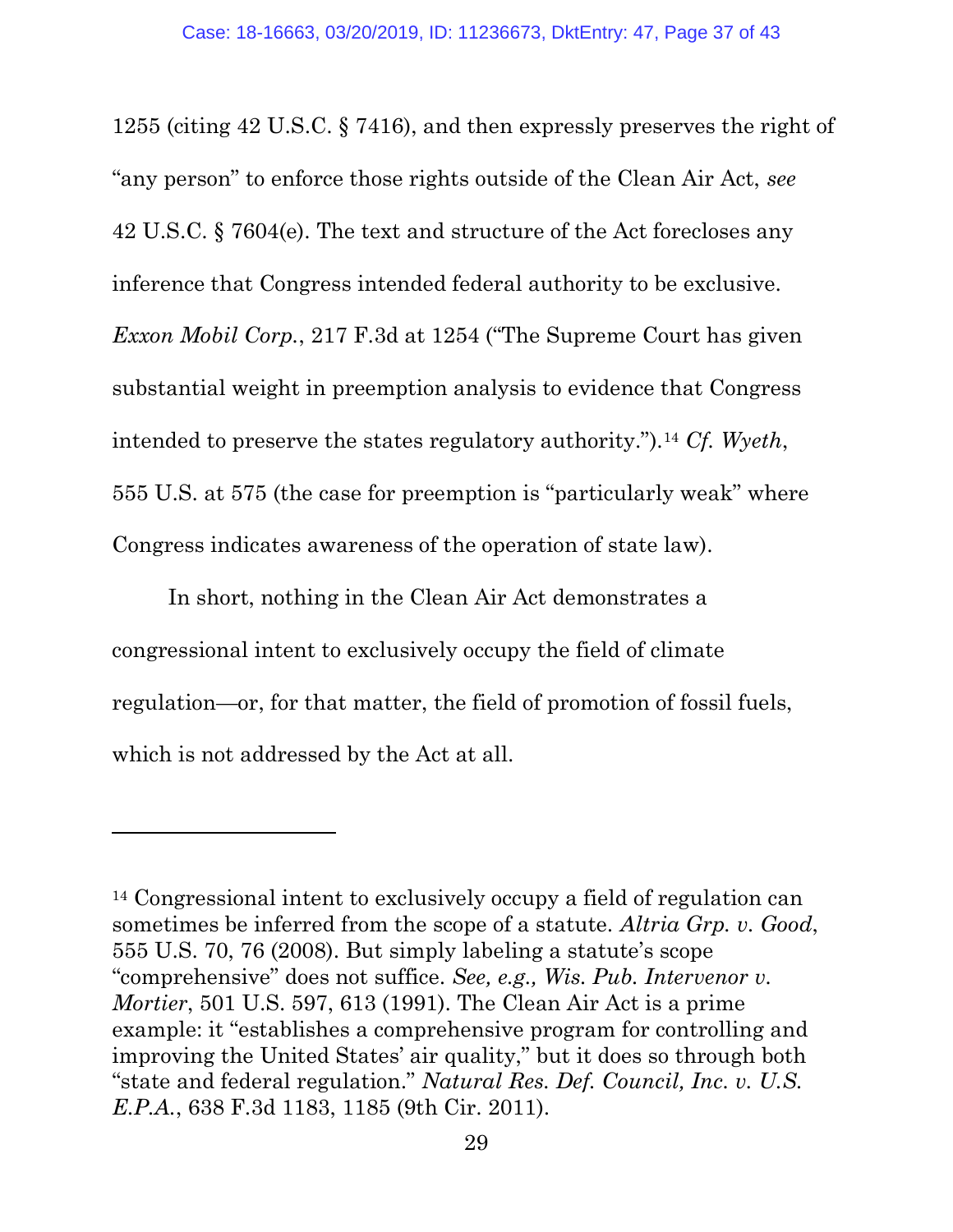### c. State law climate claims do not inherently conflict with the Clean Air Act.

Conflict preemption exists "where 'compliance with both state and federal law is impossible,' or where 'the state law stands as an obstacle to the accomplishment and execution of the full purposes and objectives of Congress.'" ONEOK, Inc. v. Learjet, Inc., 135 S. Ct. 1591, 1595 (2015) (quoting California v. ARC America Corp., 490 U.S. 93, 100-01 (1989)).

"Impossibility preemption is a demanding defense." Wyeth, 555 U.S. at 573. It is not impossible, for example, to comply with both "minimum federal standards" and "more demanding state regulations." See Fla. Lime & Avocado Growers, Inc. v. Paul, 373 U.S. 132, 141-42 (1963); see also Sprietsma v. Mercury Marine, 537 U.S. 51, 65 (2002); Patriotic Veterans, Inc. v. Indiana, 736 F.3d 1041, 1049 (7th Cir. 2013) ("The fact that a state has more stringent regulations than a federal law does not constitute conflict preemption."). The Clean Air Act generally imposes minimum federal standards and expressly contemplates that states can adopt more demanding standards in many areas. See, e.g., 42 U.S.C. §§ 7416, 7604(e); Exxon Mobil Corp., 217 F.3d at 1255; Merrick v. Diageo Americas Supply, Inc., 805 F.3d 685, 693 (6th Cir. 2015) ("For one thing, the Clean Air Act expressly reserves for the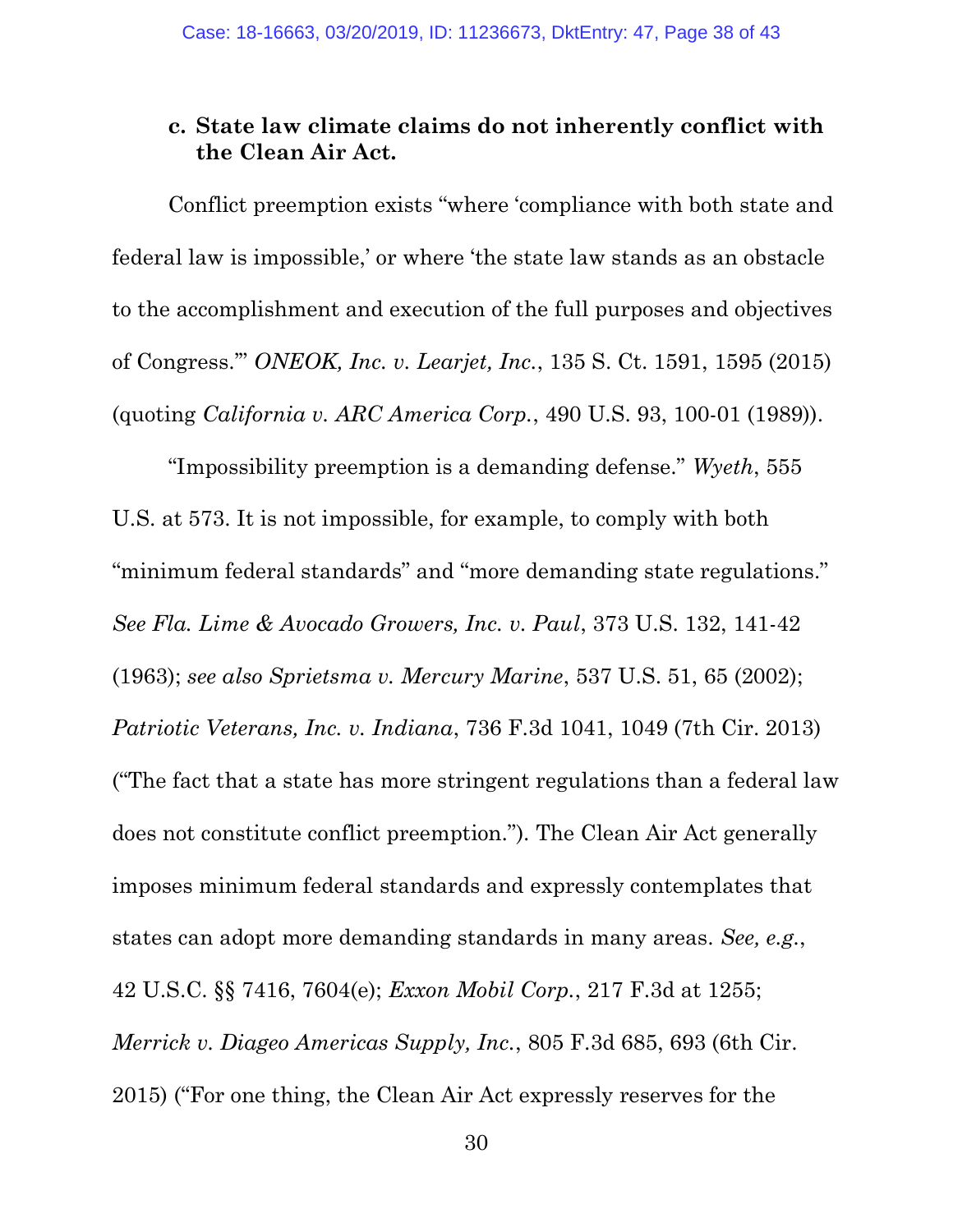states—including state courts—the right to prescribe requirements more stringent than those set under the Clean Air Act."). In other words, even if state law imposes additional or higher standards—such as through tort duties—it is generally possible to meet those standards and also comply with the Act.

Nor are additional state law duties likely to stand as an obstacle to achieving the purposes of the Clean Air Act. "The central goal of the Clean Air Act is to reduce air pollution." OFA, 331 F.3d at 673; see also Exxon Mobil Corp., 217 F.3d at 1255 (the Act "force[s] the states to do their job in regulating air pollution effectively"). Only if state law has the effect of increasing air pollution is it likely to conflict with the Act.

Nothing in the Clean Air Act evinces a congressional concern with reducing pollution too much.15 Further, courts should be slow to imply ancillary purposes not clearly expressed in federal legislation or "to entertain hypothetical conflicts" with state law. Chevron U.S.A., Inc. v. Hammond, 726 F.2d 483, 486, 488, 499 (9th Cir. 1984) (federal

<sup>15</sup> In any event, on their face the instant suits do not seek to enjoin emissions. E.g. ER 62 | 11; ER 118-19 ("Relief Requested"). Plaintiffs seek redress for Defendants' tortious promotion of fossil fuels. The Clean Air Act does not address this subject.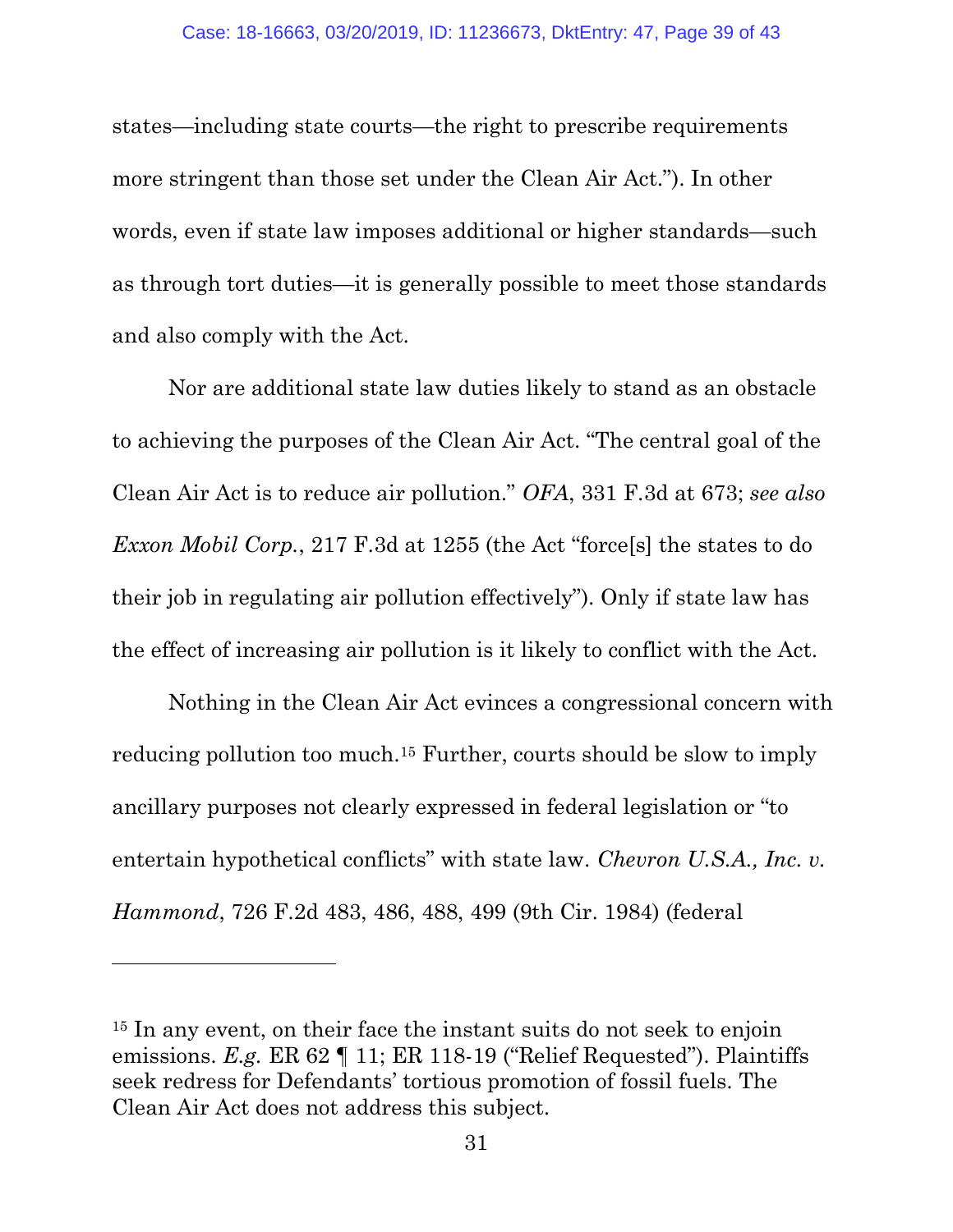allowance for some low-oil ballast discharges from maritime tankers did not preempt state complete ban on discharges); cf., e.g., Stengel v. Medtronic Inc., 704 F.3d 1224, 1231-32 (9th Cir. 2013) (where state-law duty parallels federal-law duty, state imposition of additional damages remedy does not conflict); OFA, 331 F.3d at 673 (state law that had the effect of increasing gasoline prices did not conflict with Clean Air Act).

Broadly speaking, the Clean Air Act directs EPA to establish minimum federal standards for certain air pollutants and certain sources of air pollution. See, e.g., AEP, 564 U.S. at 424-25 (describing regulation of stationary sources under Clean Air Act Section 111). A state law that required a source to emit pollution in violation of federal standards would likely be preempted. But a federal pollution standard does not necessarily imply a federally guaranteed right to pollute up to that standard. Accord, e.g., Chinatown Neighborhood Ass'n v. Harris, 794 F.3d 1136, 1142 (9th Cir. 2015) (federal shark fishing allowance did not imply mandate to harvest; accordingly, state law restricting shark fin possession did not conflict); Wyeth, 555 U.S. at 583 (Thomas, J., concurring) (FDA approval of drug label "does not give drug manufacturers an unconditional right to market their federally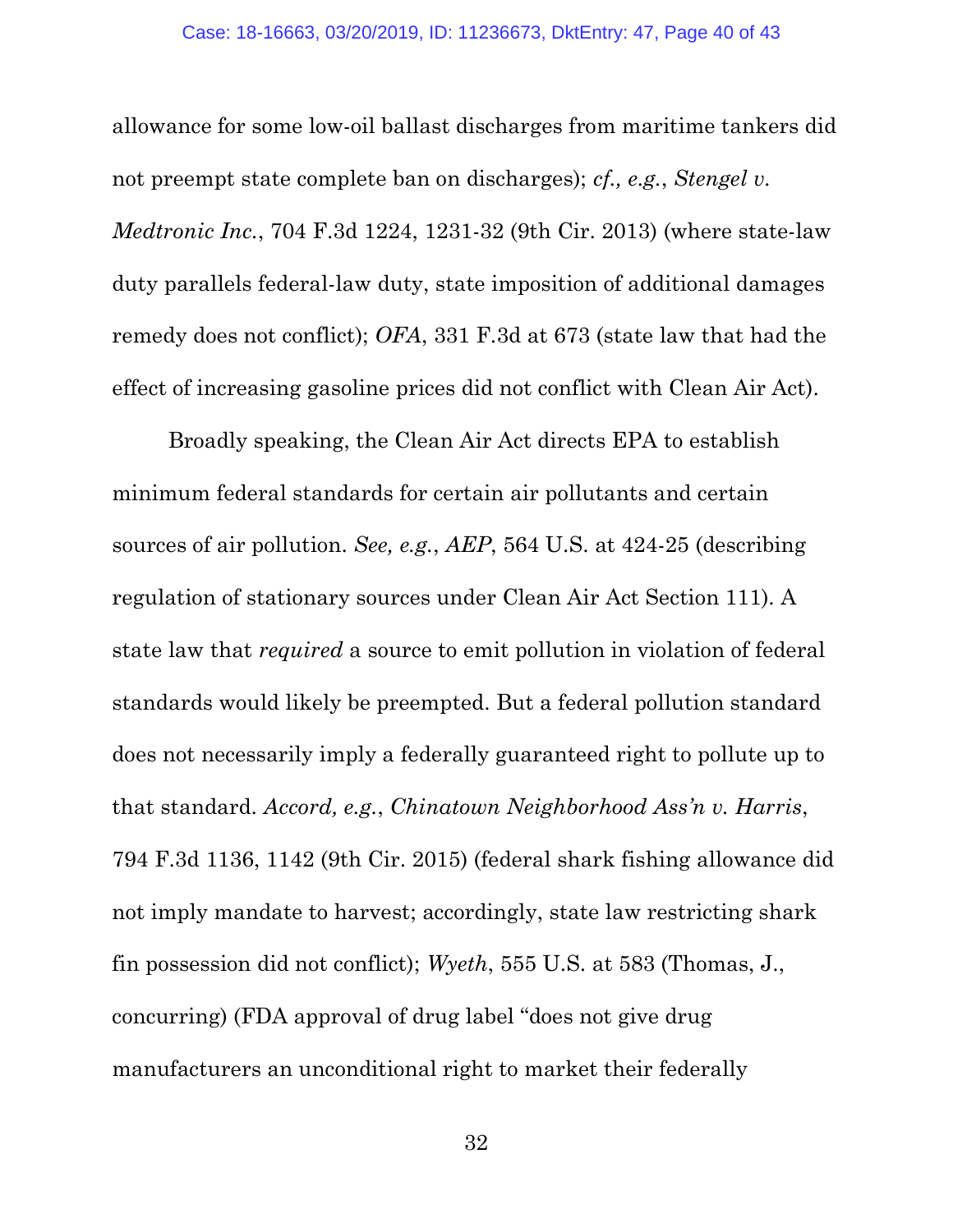approved drug at all times"). In other words, state law that has the effect of reducing pollution is unlikely to conflict with the Clean Air Act.

# **CONCLUSION**

The Court should reverse the district court's order on removal and

direct that it order these cases remanded to state court.

Dated: March 20, 2019 Respectfully submitted,

/s/ Peter Huffman Peter Huffman Natural Resources Defense Council 1152 15th Street NW, Suite 300 Washington, D.C. 20005 phuffman@nrdc.org

(202) 289-2428

Ian Fein Natural Resources Defense Council 111 Sutter Street, 21st Floor San Francisco, CA 94104 ifein@nrdc.org

Counsel for Amicus Curiae Natural Resources Defense Council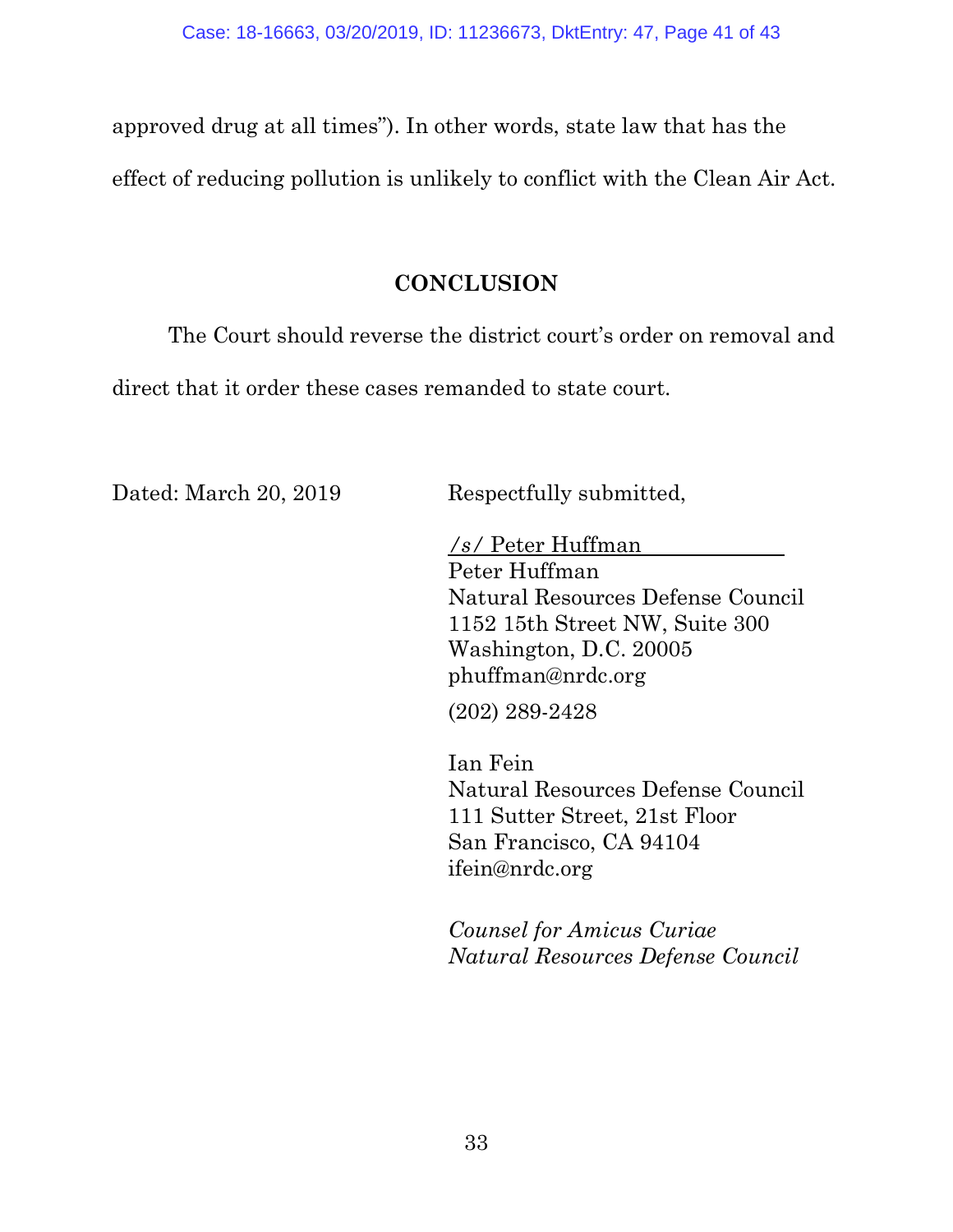# CERTIFICATE OF COMPLIANCE

Pursuant to Federal Rule of Appellate Procedure 29(a)(4)(g), I certify that:

This brief complies with Rule 29(a)(5)'s type-volume limitation because it contains 6,496 words (as determined by the Microsoft Word word-processing system used to prepare the brief), excluding the parts of the brief exempted by Rule 32(f).

This brief complies with Rule 32(a)(5)'s typeface requirements and Rule 32(a)(6)'s type-style requirements because it has been prepared in a proportionately spaced typeface using the Office 365 version of Microsoft Word in 14-point Century Schoolbook font.

> /s/ Peter Huffman Peter Huffman